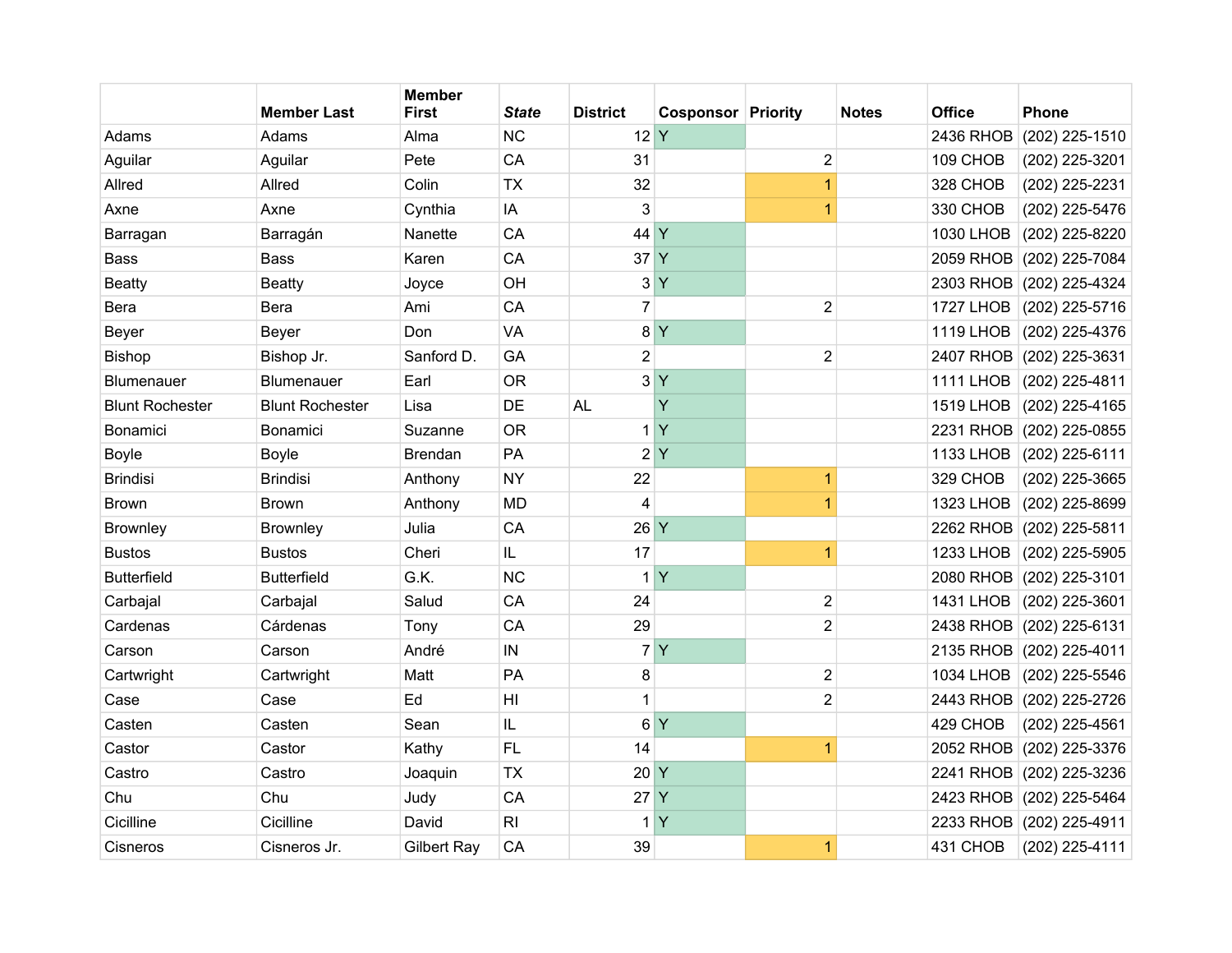|                        | <b>Twitter handle</b> | <b>Freshman</b> | <b>Frontline</b> |             | <b>Gender Density</b>         | <b>CPC</b> | <b>New Dem</b> | <b>Blue</b><br><b>Dog</b> |
|------------------------|-----------------------|-----------------|------------------|-------------|-------------------------------|------------|----------------|---------------------------|
| Adams                  | @RepAdams             |                 |                  | $\mathsf F$ | Sparse suburban               | Member     |                |                           |
| Aguilar                | @RepPeteAguilar       |                 |                  | M           | Dense suburban                |            | Whip           |                           |
| Allred                 | @RepColinAllred       | Y               | Υ                | M           | Dense suburban                |            | Member         |                           |
| Axne                   | @RepCindyAxne         | Υ               | Y                | F           | Sparse suburban               |            | Member         |                           |
| Barragan               | @RepBarragan          |                 |                  | F           | Pure urban                    | Member     |                |                           |
| <b>Bass</b>            | @RepKarenBass         |                 |                  | F           | Pure urban                    | Member     |                |                           |
| <b>Beatty</b>          | @RepBeatty            |                 |                  | F           | Dense suburban                |            |                |                           |
| Bera                   | @RepBera              |                 |                  | M           | Dense suburban                |            | Leadership     |                           |
| Beyer                  | @RepDonBeyer          |                 |                  | M           | Urban-suburban mix   Member   |            | Member         |                           |
| Bishop                 | @SanfordBishop        |                 |                  | M           | Rural-suburban mix            |            |                | Member                    |
| Blumenauer             | @RepBlumenauer        |                 |                  | M           | Urban-suburban mix Member     |            |                |                           |
| <b>Blunt Rochester</b> | @RepLBR               |                 |                  | F           | Sparse suburban               | Member     | Member         |                           |
| Bonamici               | @RepBonamici          |                 |                  | F           | Dense suburban                | Member     |                |                           |
| <b>Boyle</b>           | @RepBrendanBoyle      |                 |                  | M           | Pure urban                    | Member     | Member         |                           |
| <b>Brindisi</b>        | @RepBrindisi          | Y               | Υ                | M           | Rural-suburban mix            |            | Member         | Chair                     |
| <b>Brown</b>           | @RepAnthonyBrown      |                 |                  | M           | Dense suburban                |            | Member         |                           |
| Brownley               | @JuliaBrownley26      |                 |                  | F           | Dense suburban                |            | Member         |                           |
| <b>Bustos</b>          | @RepCheri             |                 |                  | F           | Rural-suburban mix            |            | Member         |                           |
| <b>Butterfield</b>     | @GKButterfield        |                 |                  | M           | Rural-suburban mix            |            |                |                           |
| Carbajal               | @RepCarbajal          |                 |                  | M           | Sparse suburban               |            | Member         |                           |
| Cardenas               | @RepCardenas          |                 |                  | M           | Pure urban                    |            | Member         |                           |
| Carson                 | @RepAndreCarson       |                 |                  | M           | Dense suburban                | Member     | Member         |                           |
| Cartwright             | @RepCartwright        |                 | Y                | M           | Rural-suburban mix            | Member     |                |                           |
| Case                   | @RepEdCase            | Y               |                  | M           | Urban-suburban mix            |            | Member         | Member                    |
| Casten                 | @RepCasten            | Y               | Y                | M           | Sparse suburban               |            | Member         |                           |
| Castor                 | @USRepKCastor         |                 |                  | F           | Dense suburban                |            |                |                           |
| Castro                 | @JoaquinCastrotx      |                 |                  | M           | Dense suburban                |            | Member         |                           |
| Chu                    | @RepJudyChu           |                 |                  | F           | Urban-suburban mix Member     |            |                |                           |
| Cicilline              | @davidcicilline       |                 |                  | M           | Urban-suburban mix Vice Chair |            |                |                           |
| Cisneros               | @RepGilCisneros       | Y               | Y                | M           | Dense suburban                | Member     | Member         |                           |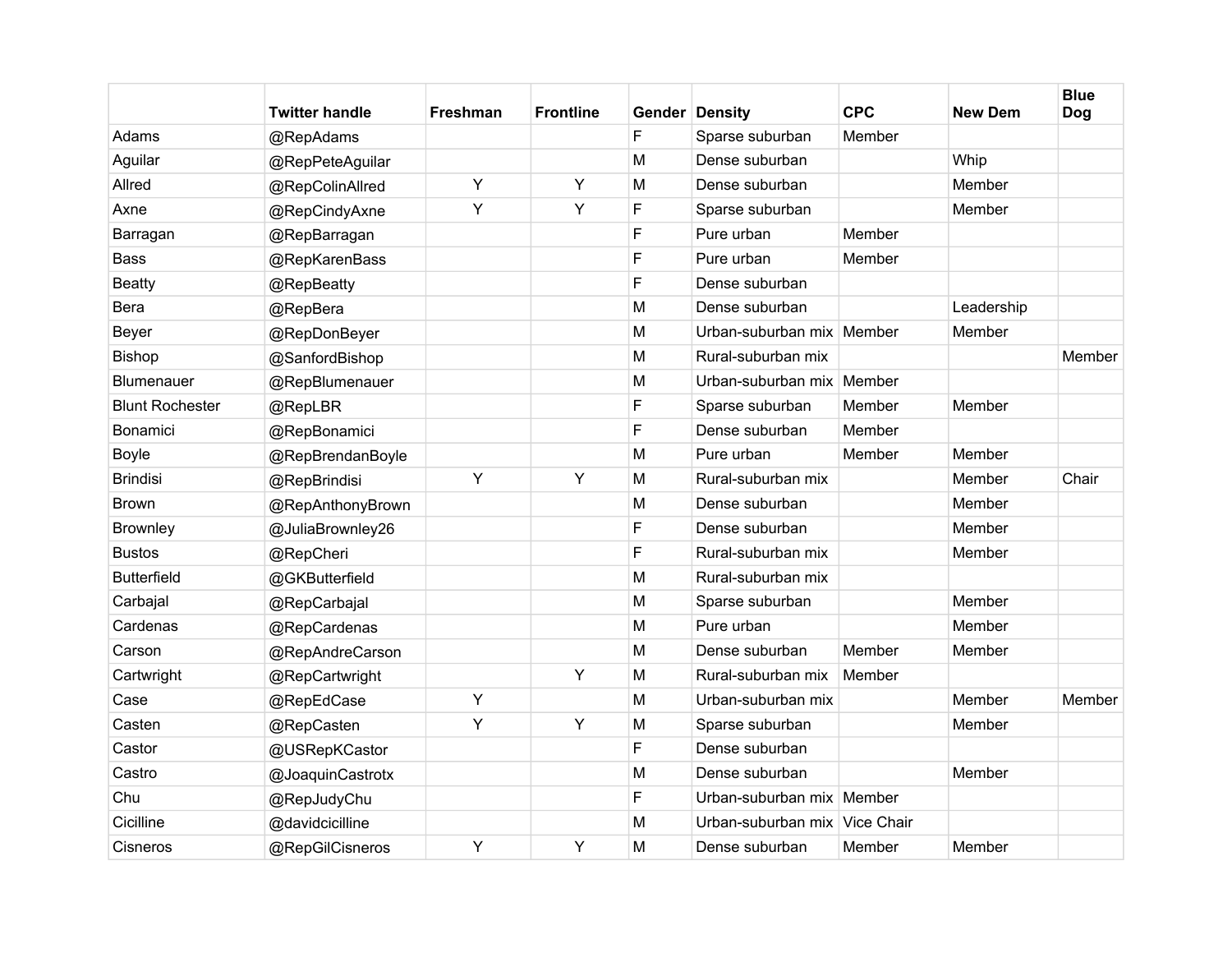|                        | <b>CBC</b> | <b>CHC</b> | <b>CAPAC</b> | <b>Approps</b> | <b>EdLabor</b> | E&C     | <b>FinServ</b> | Oversight | <b>Rules</b> | SmallBus W&M |   |
|------------------------|------------|------------|--------------|----------------|----------------|---------|----------------|-----------|--------------|--------------|---|
| Adams                  | Member     |            |              |                | Y              |         | Υ              |           |              |              |   |
| Aguilar                |            | Member     |              | Y              |                |         |                |           |              |              |   |
| Allred                 | Member     |            |              |                |                |         |                |           |              |              |   |
| Axne                   |            |            |              |                |                |         | Υ              |           |              |              |   |
| Barragan               |            | 2nd VC     |              |                |                | $\sf Y$ |                |           |              |              |   |
| Bass                   | Chair      |            |              |                |                |         |                |           |              |              |   |
| <b>Beatty</b>          | 1st VC     |            |              |                |                |         | Υ              |           |              |              |   |
| Bera                   |            |            | Exec         |                |                |         |                |           |              |              |   |
| Beyer                  |            |            |              |                |                |         |                |           |              |              | Y |
| Bishop                 | Member     |            |              | Y              |                |         |                |           |              |              |   |
| Blumenauer             |            |            |              |                |                |         |                |           |              |              | Y |
| <b>Blunt Rochester</b> | Member     |            |              |                |                | Y       |                |           |              |              |   |
| Bonamici               |            |            |              |                | Υ              |         |                |           |              |              |   |
| Boyle                  |            |            |              |                |                |         |                |           |              |              | Y |
| <b>Brindisi</b>        |            |            |              |                |                |         |                |           |              |              |   |
| <b>Brown</b>           | Member     |            |              |                |                |         |                |           |              |              |   |
| Brownley               |            |            |              |                |                |         |                |           |              |              |   |
| <b>Bustos</b>          |            |            |              | $\mathsf Y$    |                |         |                |           |              |              |   |
| <b>Butterfield</b>     | Member     |            |              |                |                | $\sf Y$ |                |           |              |              |   |
| Carbajal               |            | Member     |              |                |                |         |                |           |              |              |   |
| Cardenas               |            | Member     |              |                |                | Y       |                |           |              |              |   |
| Carson                 | Member     |            |              |                |                |         |                |           |              |              |   |
| Cartwright             |            |            |              | Y              |                |         |                |           |              |              |   |
| Case                   |            |            | Exec         | Y              |                |         |                |           |              |              |   |
| Casten                 |            |            |              |                |                |         | Υ              |           |              |              |   |
| Castor                 |            |            |              |                |                | Υ       |                |           |              |              |   |
| Castro                 |            | Chair      |              |                | Υ              |         |                |           |              |              |   |
| Chu                    |            |            | Chair        |                |                |         |                |           |              | Y            | Y |
| Cicilline              |            |            |              |                |                |         |                |           |              |              |   |
| Cisneros               |            | Member     | Exec         |                |                |         |                |           |              |              |   |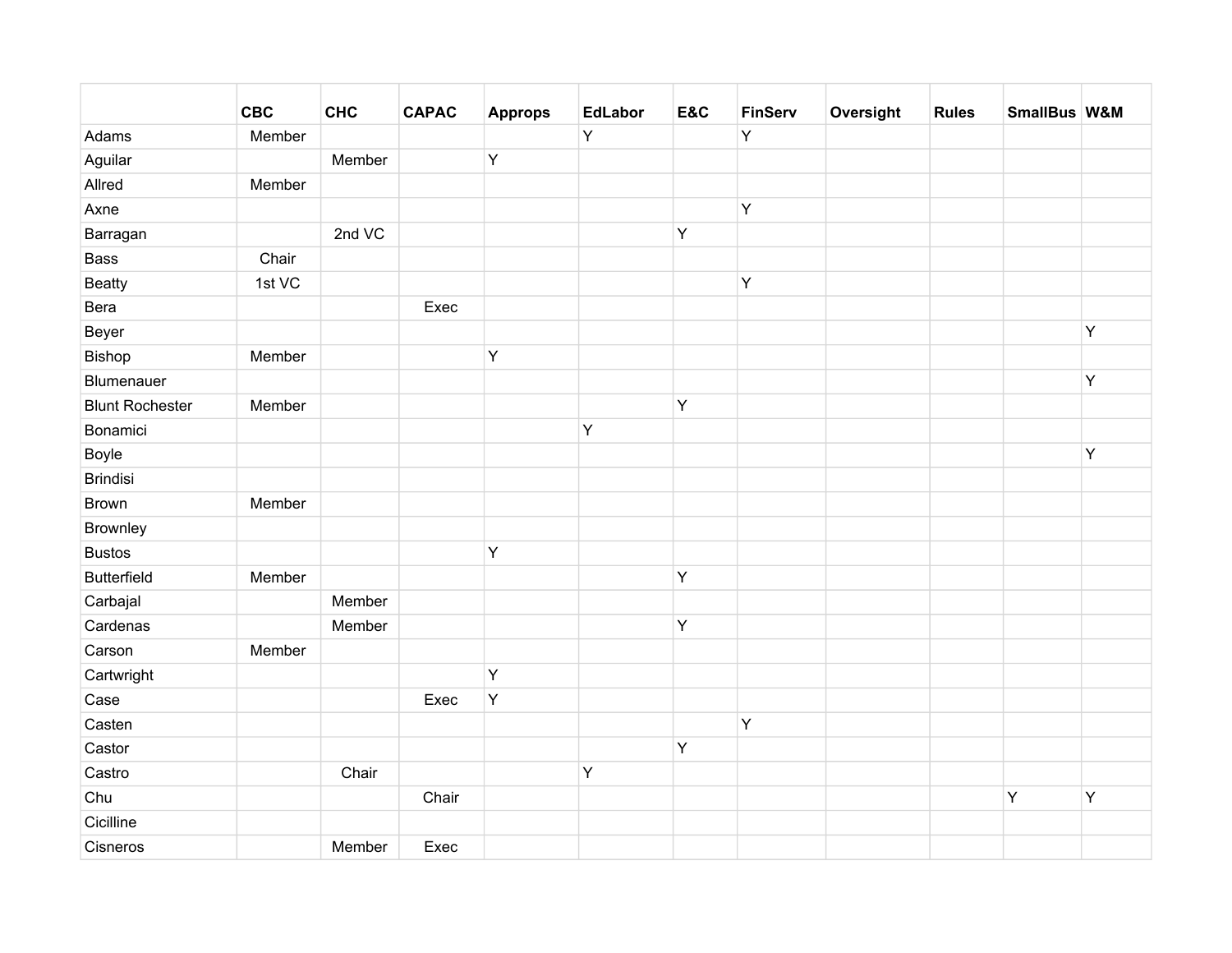|                | <b>Member Last</b> | <b>Member</b><br><b>First</b> | <b>State</b> | <b>District</b> | <b>Cosponsor Priority</b> |                         | <b>Notes</b> | <b>Office</b>    | <b>Phone</b>             |
|----------------|--------------------|-------------------------------|--------------|-----------------|---------------------------|-------------------------|--------------|------------------|--------------------------|
| Clark          | Clark              | Katherine                     | <b>MA</b>    | 5               | Y                         |                         |              | <b>2448 RHOB</b> | (202) 225-2836           |
| Clarke         | Clarke             | Yvette D.                     | <b>NY</b>    | 9               | Y                         |                         |              |                  | 2058 RHOB (202) 225-6231 |
| Clay           | Clay Jr.           | William "Lacy" MO             |              | 1               |                           | $\overline{2}$          |              |                  | 2428 RHOB (202) 225-2406 |
| Cleaver        | Cleaver            | Emanuel                       | <b>MO</b>    | 5               | Y                         |                         |              | 2335 RHOB        | $(202)$ 225-4535         |
| Clyburn        | Clyburn            | James E.                      | <b>SC</b>    | 6               | Y                         |                         |              | 200 CHOB         | (202) 225-3315           |
| Cohen          | Cohen              | <b>Steve</b>                  | <b>TN</b>    | 9               | Y                         |                         |              | 2104 RHOB        | $(202)$ 225-3265         |
| Connolly       | Connolly           | Gerald E. "Ge VA              |              | 11 <sup>Y</sup> |                           |                         |              |                  | 2238 RHOB (202) 225-1492 |
| Cooper         | Cooper             | Jim                           | <b>TN</b>    | 5               |                           | 2                       |              | <b>1536 LHOB</b> | (202) 225-4311           |
| Correa         | Correa             | J. Luis                       | CA           | 46              |                           | $\overline{\mathbf{c}}$ |              | 1039 LHOB        | (202) 225-2965           |
| Costa          | Costa              | Jim                           | CA           | 16              |                           | $\overline{\mathbf{c}}$ |              | 2081 RHOB        | $(202)$ 225-3341         |
| Courtney       | Courtney           | Joe                           | <b>CT</b>    | $\overline{2}$  |                           | $\overline{2}$          |              |                  | 2332 RHOB (202) 225-2076 |
| Cox            | Cox                | TJ                            | CA           | 21              |                           | 1                       |              | <b>1728 LHOB</b> | (202) 225-4695           |
| Craig          | Craig              | Angie                         | <b>MN</b>    | $\overline{2}$  |                           | 1                       |              | <b>1523 LHOB</b> | (202) 225-2271           |
| Crist          | Crist              | Charlie                       | FL           | 13              |                           | 1                       |              | 215 CHOB         | (202) 225-5961           |
| Crow           | Crow               | Jason                         | CO           | 6               |                           | 1                       |              | <b>1229 LHOB</b> | (202) 225-7882           |
| Cuellar        | Cuellar            | Henry                         | <b>TX</b>    | 28              |                           | $\overline{\mathbf{c}}$ |              | 2372 RHOB        | (202) 225-1640           |
| Cunningham     | Cunningham         | Joe                           | SC           | 1               |                           | $\overline{2}$          |              | 423 CHOB         | (202) 225-3176           |
| Davids         | Davids             | Sharice                       | KS           | 3               |                           | 1                       |              | <b>1541 LHOB</b> | (202) 225-2865           |
| Danny Davis    | Davis              | Danny K.                      | IL           | $\overline{7}$  |                           | 1                       |              |                  | 2159 RHOB (202) 225-5006 |
| Susan Davis    | Davis              | Susan                         | CA           | 53              |                           | $\overline{\mathbf{c}}$ |              | <b>1214 LHOB</b> | (202) 225-2040           |
| Dean           | Dean               | Madeleine                     | PA           | 4               |                           | 1                       |              | 129 CHOB         | (202) 225-4731           |
| DeFazio        | DeFazio            | Peter                         | <b>OR</b>    | 4               | $\mathsf{Y}$              |                         |              | 2134 RHOB        | $(202)$ 225-6416         |
| <b>DeGette</b> | <b>DeGette</b>     | Diana                         | CO           | 1               |                           | $\overline{2}$          |              |                  | 2111 RHOB (202) 225-4431 |
| DeLauro        | DeLauro            | Rosa L.                       | <b>CT</b>    | 3               | $\mathsf{Y}$              |                         |              | 2413 RHOB        | (202) 225-3661           |
| DelBene        | DelBene            | Suzan                         | <b>WA</b>    | 1               |                           | $\overline{\mathbf{c}}$ |              |                  | 2330 RHOB (202) 225-6311 |
| Delgado        | Delgado            | Antonio                       | <b>NY</b>    | 19              |                           | $\overline{1}$          |              | <b>1007 LHOB</b> | (202) 225-5614           |
| Demings        | Demings            | Val                           | <b>FL</b>    | 10              |                           | 1                       |              | 217 CHOB         | (202) 225-2176           |
| DeSaulnier     | <b>DeSaulnier</b>  | Mark                          | CA           | 11              |                           | 2                       |              | 503 CHOB         | (202) 225-2095           |
| Deutch         | Deutch             | Ted                           | <b>FL</b>    | 22              |                           | $\overline{2}$          |              | <b>2447 RHOB</b> | (202) 225-3001           |
| Dingell        | Dingell            | Debbie                        | MI           | $12$ Y          |                           |                         |              | 116 CHOB         | (202) 225-4071           |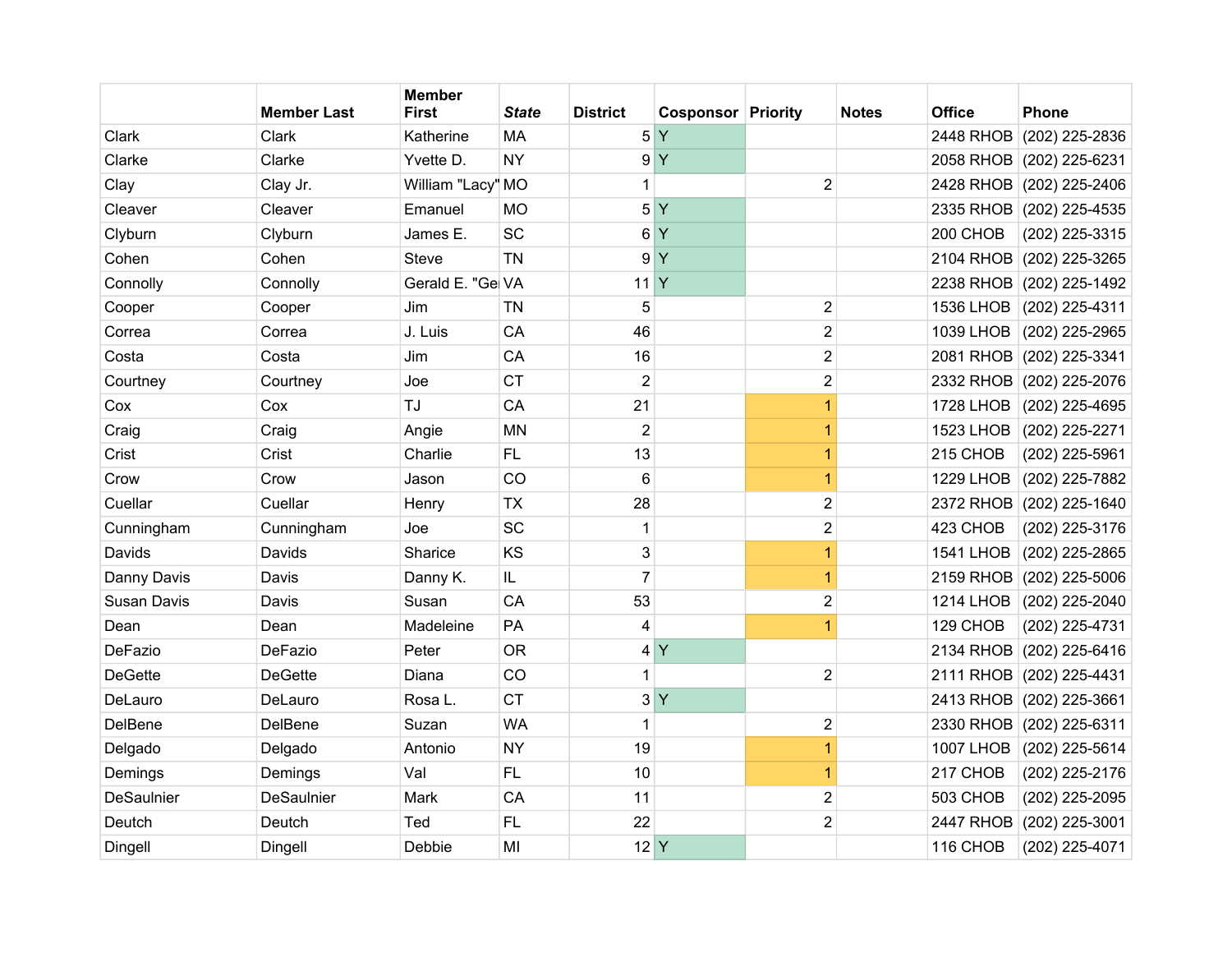|                   | <b>Twitter handle</b> | Freshman | <b>Frontline</b> |   | <b>Gender Density</b>          | <b>CPC</b> | <b>New Dem</b> | <b>Blue</b><br><b>Dog</b> |
|-------------------|-----------------------|----------|------------------|---|--------------------------------|------------|----------------|---------------------------|
| Clark             | @RepKClark            |          |                  | F | Urban-suburban mix Vice Chair  |            |                |                           |
| Clarke            | @YvetteClarke         |          |                  | F | Pure urban                     | Member     |                |                           |
| Clay              | @LacyClayMO1          |          |                  | M | Dense suburban                 | Member     |                |                           |
| Cleaver           | @repcleaver           |          |                  | M | Dense suburban                 |            |                |                           |
| Clyburn           | @WhipClyburn          |          |                  | M | Pure rural                     |            |                |                           |
| Cohen             | @RepCohen             |          |                  | M | Dense suburban                 | Member     |                |                           |
| Connolly          | @GerryConnolly        |          |                  | M | Dense suburban                 |            | Member         |                           |
| Cooper            | @repjimcooper         |          |                  | M | Sparse suburban                |            | Member         | Member                    |
| Correa            | @RepLouCorrea         |          |                  | M | Pure urban                     |            | Member         | Chair                     |
| Costa             | @RepJimCosta          |          |                  | M | Dense suburban                 |            | Member         | Member                    |
| Courtney          | @RepJoeCourtney       |          |                  | M | Rural-suburban mix             |            |                |                           |
| Cox               | @RepTjCox             | Y        | Y                | M | Rural-suburban mix             |            |                |                           |
| Craig             | @RepAngieCraig        | Y        | Y                | F | Sparse suburban                | Member     | Member         |                           |
| Crist             | @RepCharlieCrist      |          |                  | M | Dense suburban                 |            | Member         | Member                    |
| Crow              | @RepJasonCrow         | Y        | Υ                | M | Dense suburban                 |            | Member         |                           |
| Cuellar           | @RepCuellar           |          |                  | M | Sparse suburban                |            | Member         | Member                    |
| Cunningham        | @RepCunningham        | Y        | Y                | M | Sparse suburban                |            | Member         | Member                    |
| Davids            | @RepDavids            | Y        | Υ                | F | Dense suburban                 |            | Member         |                           |
| Danny Davis       | @RepDannyDavis        |          |                  | M | Pure urban                     |            |                |                           |
| Susan Davis       | @RepSusanDavis        |          |                  | F | Urban-suburban mix             |            | Member         |                           |
| Dean              | @RepDean              | Y        |                  | F | Sparse suburban                | Member     | Member         |                           |
| DeFazio           | @RepPeterDeFazio      |          |                  | M | Rural-suburban mix             | Member     |                |                           |
| <b>DeGette</b>    | @RepDianaDeGette      |          |                  | F | Urban-suburban mix             | Member     |                |                           |
| DeLauro           | @roseadelauro         |          |                  | F | Sparse suburban                | Member     |                |                           |
| DelBene           | @RepDelBene           |          |                  | F | Sparse suburban                |            | Vice Chair     |                           |
| Delgado           | @repdelgado           | Y        | Υ                | M | Pure rural                     |            |                |                           |
| Demings           | @RepValDemings        |          |                  | F | Sparse suburban                |            | Member         |                           |
| <b>DeSaulnier</b> | @RepDeSaulnier        |          |                  | M | Urban-suburban mix Deputy Whip |            |                |                           |
| Deutch            | @RepTedDeutch         |          |                  | M | Dense suburban                 |            |                |                           |
| Dingell           | @RepDebDingell        |          |                  | F | Dense suburban                 | Vice Chair |                |                           |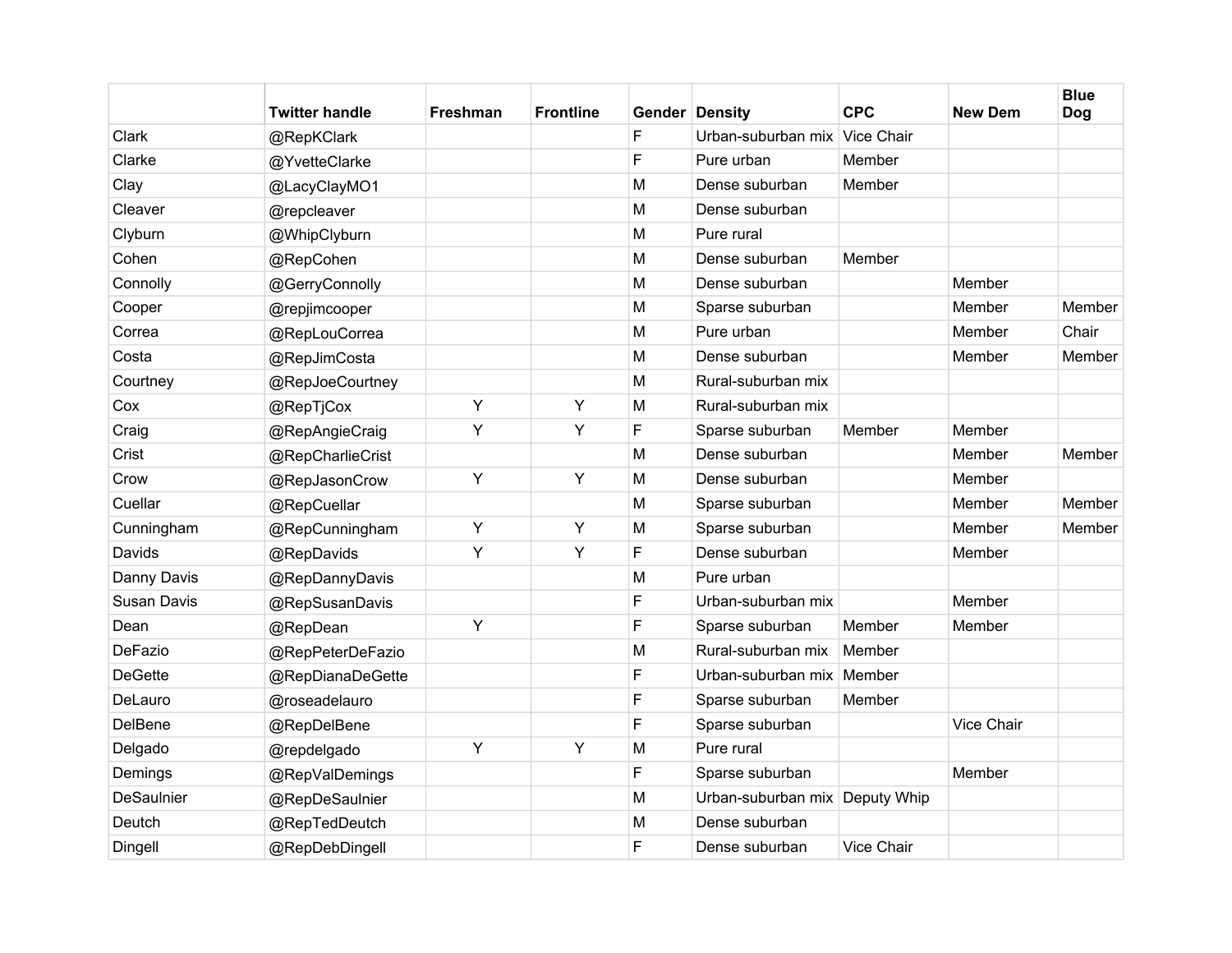|                | <b>CBC</b> | <b>CHC</b> | <b>CAPAC</b> | <b>Approps</b> | <b>EdLabor</b> | E&C | <b>FinServ</b> | Oversight | <b>Rules</b> | SmallBus W&M |   |
|----------------|------------|------------|--------------|----------------|----------------|-----|----------------|-----------|--------------|--------------|---|
| Clark          |            |            |              | Y              |                |     |                |           |              |              |   |
| Clarke         | Member     |            |              |                |                | Υ   |                |           |              |              |   |
| Clay           | Member     |            |              |                |                |     | Υ              | Y         |              |              |   |
| Cleaver        | Member     |            |              |                |                |     | Υ              |           |              |              |   |
| Clyburn        | Member     |            |              |                |                |     |                |           |              |              |   |
| Cohen          |            |            |              |                |                |     |                |           |              |              |   |
| Connolly       |            |            |              |                |                |     |                | Y         |              |              |   |
| Cooper         |            |            |              |                |                |     |                | Y         |              |              |   |
| Correa         |            | Member     |              |                |                |     |                |           |              |              |   |
| Costa          |            | Member     |              |                |                |     |                |           |              |              |   |
| Courtney       |            |            |              |                | Y              |     |                |           |              |              |   |
| Cox            |            |            | Exec         |                |                |     |                |           |              |              |   |
| Craig          |            |            |              |                |                |     |                |           |              | Y            |   |
| Crist          |            |            |              | $\mathsf Y$    |                |     |                |           |              |              |   |
| Crow           |            |            |              |                |                |     |                |           |              | Υ            |   |
| Cuellar        |            | Member     |              | Y              |                |     |                |           |              |              |   |
| Cunningham     |            |            |              |                |                |     |                |           |              |              |   |
| Davids         |            |            |              |                |                |     |                |           |              | Y            |   |
| Danny Davis    | Member     |            |              |                |                |     |                |           |              |              | Y |
| Susan Davis    |            |            |              |                | Y              |     |                |           |              |              |   |
| Dean           |            |            |              |                |                |     | Υ              |           |              |              |   |
| DeFazio        |            |            |              |                |                |     |                |           |              |              |   |
| <b>DeGette</b> |            |            |              |                |                | Υ   |                |           |              |              |   |
| DeLauro        |            |            |              | Y              |                |     |                |           |              |              |   |
| DelBene        |            |            |              |                |                |     |                |           |              |              | Y |
| Delgado        | Member     |            |              |                |                |     |                |           |              | Υ            |   |
| Demings        | Member     |            |              |                |                |     |                |           |              |              |   |
| DeSaulnier     |            |            |              |                | Y              |     |                | Y         | Y            |              |   |
| Deutch         |            |            |              |                |                |     |                |           |              |              |   |
| Dingell        |            |            |              |                |                | Υ   |                |           |              |              |   |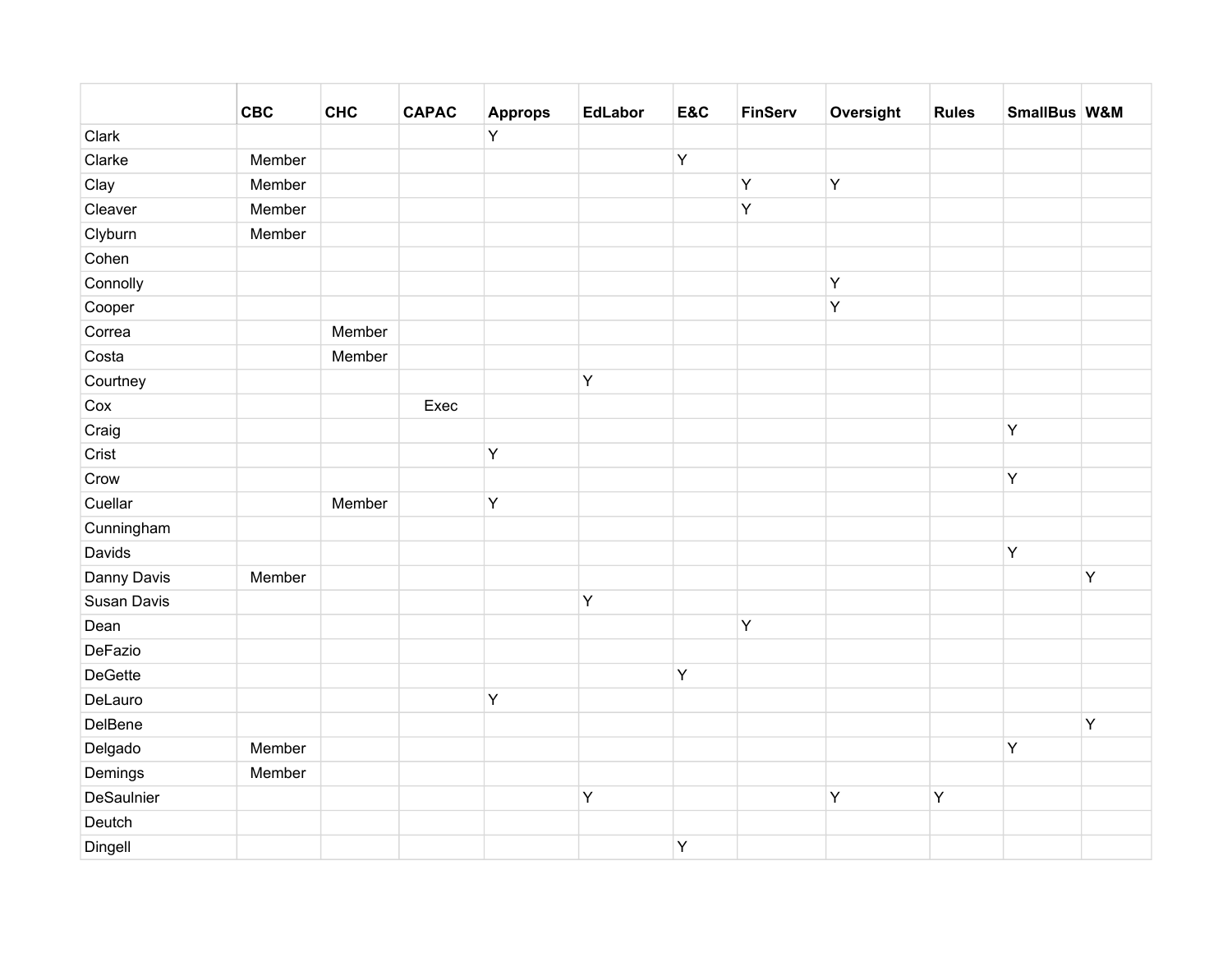|                 | <b>Member Last</b> | <b>Member</b><br><b>First</b> | <b>State</b>   | <b>District</b> | <b>Cosponsor Priority</b> |                         | <b>Notes</b> | <b>Office</b>    | <b>Phone</b>             |
|-----------------|--------------------|-------------------------------|----------------|-----------------|---------------------------|-------------------------|--------------|------------------|--------------------------|
| Doggett         | Doggett            | Lloyd                         | <b>TX</b>      | 35              |                           | $\overline{1}$          |              | <b>2307 RHOB</b> | (202) 225-4865           |
| Doyle           | Doyle              | Michael                       | PA             | 18              |                           | $\overline{2}$          |              | 306 CHOB         | (202) 225-2135           |
| Engel           | Engel              | Eliot                         | <b>NY</b>      | 16              |                           | $\overline{2}$          |              | 2426 RHOB        | (202) 225-2464           |
| Escobar         | Escobar            | Veronica                      | <b>TX</b>      | 16 Y            |                           |                         |              | <b>1505 LHOB</b> | (202) 225-4831           |
| Eshoo           | Eshoo              | Anna G.                       | CA             | 18              |                           | $\overline{\mathbf{c}}$ |              | 202 CHOB         | (202) 225-8104           |
| Espaillat       | Espaillat          | Adriano                       | <b>NY</b>      | $13$ Y          |                           |                         |              | <b>1630 LHOB</b> | (202) 225-4365           |
| Evans           | Evans              | Dwight                        | PA             | 3               | Y                         |                         |              | <b>1105 LHOB</b> | (202) 225-4001           |
| Finkenauer      | Finkenauer         | Abby                          | IA             | 1               |                           | $\overline{1}$          |              | 124 CHOB         | (202) 225-2911           |
| Fitzpatrick (R) | <b>Fitzpatrick</b> | <b>Brian</b>                  | PA             | 1               | Ÿ                         |                         |              |                  |                          |
| Fletcher        | Fletcher           | Lizzie                        | <b>TX</b>      | $\overline{7}$  |                           | $\mathbf 2$             |              | <b>1429 LHOB</b> | (202) 225-2571           |
| Foster          | Foster             | Bill                          | IL             | 11              |                           | $\overline{1}$          |              | 2366 RHOB        | $(202)$ 225-3515         |
| Frankel         | Frankel            | Lois                          | <b>FL</b>      | 21              |                           | $\overline{2}$          |              |                  | 2305 RHOB (202) 225-9890 |
| Fudge           | Fudge              | Marcia L.                     | OH             | 11 <sup>Y</sup> |                           |                         |              | 2344 RHOB        | (202) 225-7032           |
| Gabbard         | Gabbard            | Tulsi                         | H <sub>l</sub> | $\overline{2}$  |                           | $\overline{2}$          |              | 1433 LHOB        | (202) 225-4906           |
| Gallego         | Gallego            | Ruben                         | AZ             | $\overline{7}$  | <b>Y</b>                  |                         |              | <b>1131 LHOB</b> | (202) 225-4065           |
| Garamendi       | Garamendi          | John                          | CA             | 3               |                           | $\overline{\mathbf{c}}$ |              | 2368 RHOB        | (202) 225-1880           |
| Sylvia Garcia   | Garcia             | Sylvia                        | <b>TX</b>      | 29              | Y                         |                         |              | <b>1620 LHOB</b> | (202) 225-1688           |
| Chuy Garcia     | García             | Jesús "Chuy"   IL             |                | 4               | Y                         |                         |              | 530 CHOB         | (202) 225-8203           |
| Golden          | Golden             | Jared                         | <b>ME</b>      | $\overline{c}$  |                           | $\overline{1}$          |              | <b>1223 LHOB</b> | (202) 225-6306           |
| Gomez           | Gomez              | Jimmy                         | CA             | 34              |                           | $\overline{1}$          |              | <b>1530 LHOB</b> | (202) 225-6235           |
| Gonzalez        | Gonzalez           | Vicente                       | <b>TX</b>      | 15              | $\mathsf{Y}$              |                         |              | 113 CHOB         | (202) 225-2531           |
| Gottheimer      | Gottheimer         | Josh                          | NJ             | 5               |                           | $\overline{2}$          |              | 213 CHOB         | (202) 225-4465           |
| Green           | Green              | Al                            | <b>TX</b>      | 9               | $\mathsf{Y}$              |                         |              | <b>2347 RHOB</b> | (202) 225-7508           |
| Grijalva        | Grijalva           | Raul                          | <b>AZ</b>      | 3               | Y                         |                         |              | <b>1511 LHOB</b> | (202) 225-2435           |
| Haaland         | Haaland            | Debra                         | <b>NM</b>      | 1               | Y                         |                         |              | <b>1237 LHOB</b> | $(202)$ 225-6316         |
| Harder          | Harder             | Josh                          | CA             | 10              |                           | 1                       |              | 131 CHOB         | (202) 225-4540           |
| Hastings        | Hastings           | Alcee L.                      | FL             | 20              | Y                         |                         |              | <b>2353 RHOB</b> | $(202)$ 225-1313         |
| Hayes           | Hayes              | Jahana                        | <b>CT</b>      | 5               | Y                         |                         |              | <b>1415 LHOB</b> | (202) 225-4476           |
| Heck            | <b>Heck</b>        | Denny                         | <b>WA</b>      | 10 <sup>Y</sup> |                           |                         |              |                  | 2452 RHOB (202) 225-9740 |
| Higgins         | Higgins            | <b>Brian</b>                  | <b>NY</b>      | 26              |                           | $\overline{2}$          |              |                  | 2459 RHOB (202) 225-3306 |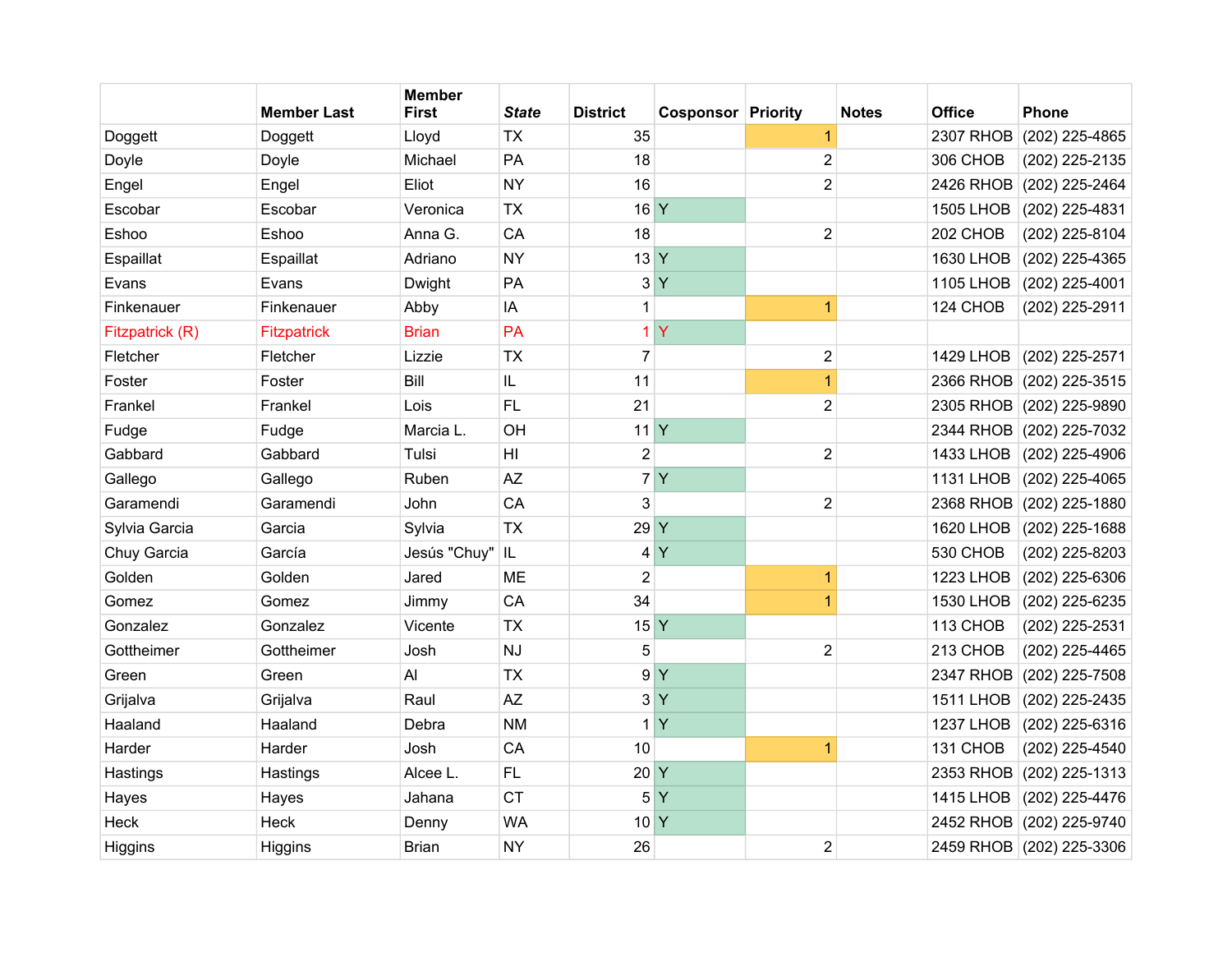|                 | <b>Twitter handle</b> | Freshman | <b>Frontline</b> |   | <b>Gender Density</b>       | <b>CPC</b>            | <b>New Dem</b> | <b>Blue</b><br><b>Dog</b> |
|-----------------|-----------------------|----------|------------------|---|-----------------------------|-----------------------|----------------|---------------------------|
| Doggett         | @RepLloydDoggett      |          |                  | M | Dense suburban              | Deputy Whip           |                |                           |
| Doyle           | @USRepMikeDoyle       |          |                  | M | Urban-suburban mix          |                       |                |                           |
| Engel           | @RepEliotEngel        |          |                  | M | Pure urban                  |                       | Member         |                           |
| Escobar         | @RepEscobar           | Y        |                  | F | Dense suburban              | Vice Chair            | Member         |                           |
| Eshoo           | @RepAnnaEshoo         |          |                  | F | Urban-suburban mix          |                       |                |                           |
| Espaillat       | @RepEspaillat         |          |                  | M | Pure urban                  | Deputy Whip           |                |                           |
| Evans           | @RepDwightEvans       |          |                  | M | Pure urban                  | Member                |                |                           |
| Finkenauer      | @RepFinkenauer        | Y        | Υ                | F | Rural-suburban mix          |                       |                |                           |
| Fitzpatrick (R) |                       |          |                  |   |                             |                       |                |                           |
| Fletcher        | @RepFletcher          | Y        | Υ                | F | Urban-suburban mix          |                       | Member         |                           |
| Foster          | @RepBillFoster        |          |                  | M | Dense suburban              |                       | Member         |                           |
| Frankel         | @RepLoisFrankel       |          |                  | F | Dense suburban              | Member                |                |                           |
| Fudge           | @RepMarciaFudge       |          |                  | F | Urban-suburban mix   Member |                       |                |                           |
| Gabbard         | @TulsiGabbard         |          |                  | F | Rural-suburban mix          | Member                |                |                           |
| Gallego         | @RepRubenGallego      |          |                  | M | Urban-suburban mix          | Vice Chair            |                |                           |
| Garamendi       | @RepGaramendi         |          |                  | M | Rural-suburban mix          |                       |                |                           |
| Sylvia Garcia   | @RepSylviaGarcia      | Y        |                  | F | Dense suburban              | Member                |                |                           |
| Chuy Garcia     | @RepChuyGarcia        | Υ        |                  | м | Pure urban                  | Member                |                |                           |
| Golden          | @RepGolden            | Y        | Y                | M | Pure rural                  |                       |                |                           |
| Gomez           | @RepJimmyGomez        |          |                  | M | Pure urban                  | Member                |                |                           |
| Gonzalez        | @RepGonzalez          |          |                  | M | Sparse suburban             |                       | Member         | Member                    |
| Gottheimer      | @JoshG                |          | Υ                | M | Dense suburban              |                       | Member         | Member                    |
| Green           | @RepAlGreen           |          |                  | M | Urban-suburban mix          |                       |                |                           |
| Grijalva        | @RepRaulGrijalva      |          |                  | M | Dense suburban              | <b>Chair Emeritus</b> |                |                           |
| Haaland         | @RepDebHaaland        | Y        |                  | F | Dense suburban              | Deputy Whip           |                |                           |
| Harder          | @RepJoshHarder        | Y        | Y                | M | Dense suburban              |                       | Member         |                           |
| Hastings        | @RepHastingsFL        |          |                  | M | Urban-suburban mix          |                       |                |                           |
| Hayes           | @RepJahanaHayes       | Υ        | Y                | F | Sparse suburban             |                       |                |                           |
| Heck            | @RepDennyHeck         |          |                  | M | Dense suburban              |                       | Member         |                           |
| Higgins         | @RepBrianHiggins      |          |                  | M | Urban-suburban mix          |                       |                |                           |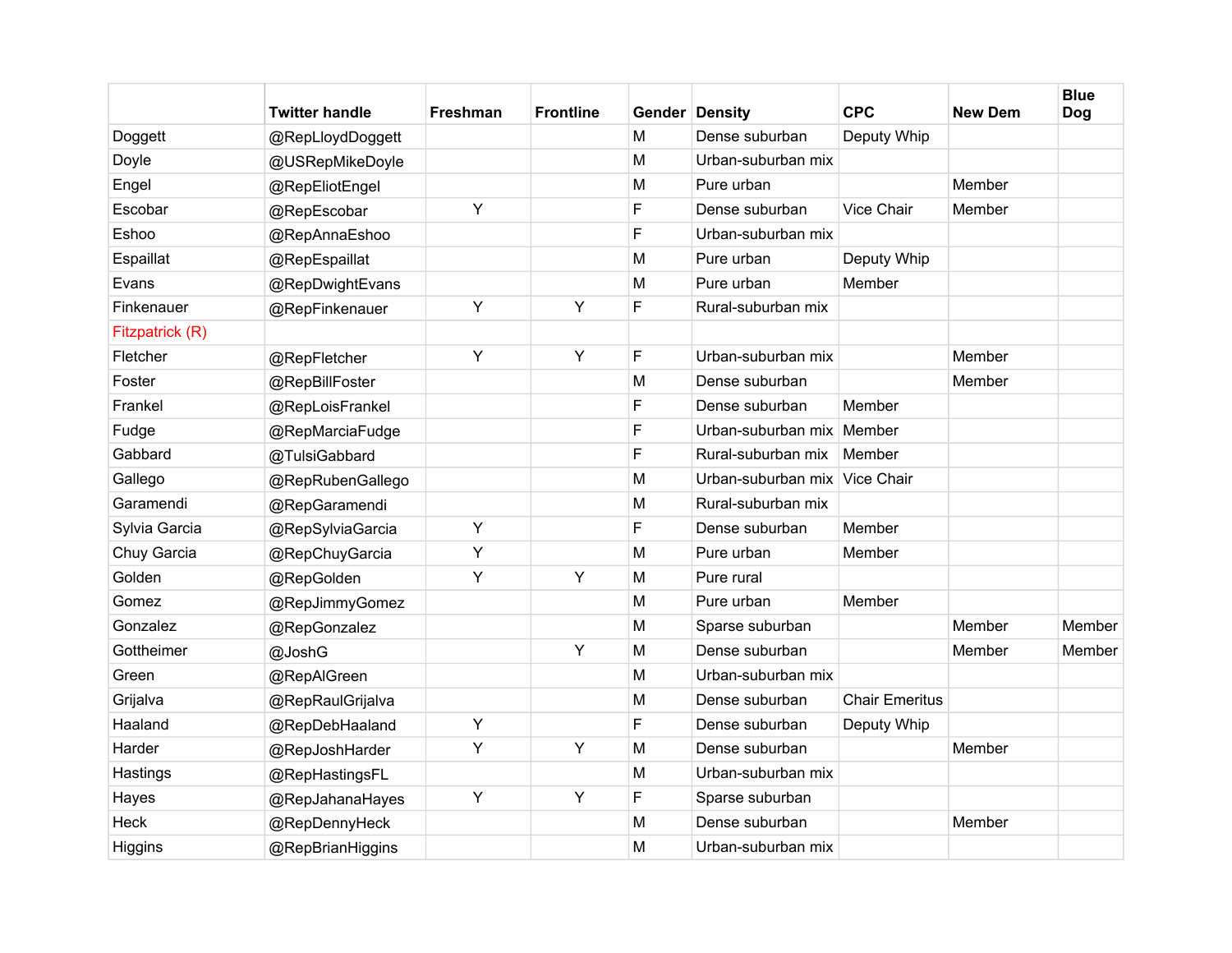|                 | <b>CBC</b> | <b>CHC</b> | <b>CAPAC</b> | <b>Approps</b> | <b>EdLabor</b> | E&C     | <b>FinServ</b> | Oversight | <b>Rules</b> | SmallBus W&M |   |
|-----------------|------------|------------|--------------|----------------|----------------|---------|----------------|-----------|--------------|--------------|---|
| Doggett         |            |            |              |                |                |         |                |           |              |              | Υ |
| Doyle           |            |            |              |                |                | $\sf Y$ |                |           |              |              |   |
| Engel           |            |            |              |                |                | $\sf Y$ |                |           |              |              |   |
| Escobar         |            | Freshman   |              |                |                |         |                |           |              |              |   |
| Eshoo           |            |            |              |                |                | Y       |                |           |              |              |   |
| Espaillat       |            | Whip       |              |                |                |         |                |           |              | Υ            |   |
| Evans           | Leadership |            |              |                |                |         |                |           |              | Υ            | Y |
| Finkenauer      |            |            |              |                |                |         |                |           |              | Y            |   |
| Fitzpatrick (R) |            |            |              |                |                |         |                |           |              |              |   |
| Fletcher        |            |            |              |                |                |         |                |           |              |              |   |
| Foster          |            |            |              |                |                |         | Υ              |           |              |              |   |
| Frankel         |            |            |              | $\mathsf Y$    |                |         |                |           |              |              |   |
| Fudge           | Member     |            |              |                | Υ              |         |                |           |              |              |   |
| Gabbard         |            |            | Exec         |                |                |         | Υ              |           |              |              |   |
| Gallego         |            | 1st VC     |              |                |                |         |                |           |              |              |   |
| Garamendi       |            |            |              |                |                |         |                |           |              |              |   |
| Sylvia Garcia   |            | Member     |              |                |                |         | Υ              |           |              |              |   |
| Chuy Garcia     |            | Member     |              |                |                |         | Υ              |           |              |              |   |
| Golden          |            |            |              |                |                |         |                |           |              | Y            |   |
| Gomez           |            | Member     | Exec         |                |                |         |                | Y         |              |              | Y |
| Gonzalez        |            | Member     |              |                |                |         | Υ              |           |              |              |   |
| Gottheimer      |            |            |              |                |                |         | Υ              |           |              |              |   |
| Green           | Member     |            | Exec         |                |                |         | Υ              |           |              |              |   |
| Grijalva        |            | Member     |              |                | Y              |         |                |           |              |              |   |
| Haaland         |            |            |              |                |                |         |                | Y         |              |              |   |
| Harder          |            |            |              |                | Υ              |         |                |           |              |              |   |
| Hastings        | Member     |            |              |                |                |         |                |           | Y            |              |   |
| Hayes           | Member     |            |              |                | Υ              |         |                |           |              |              |   |
| Heck            |            |            |              |                |                |         | Υ              |           |              |              |   |
| Higgins         |            |            |              |                |                |         |                |           |              |              | Y |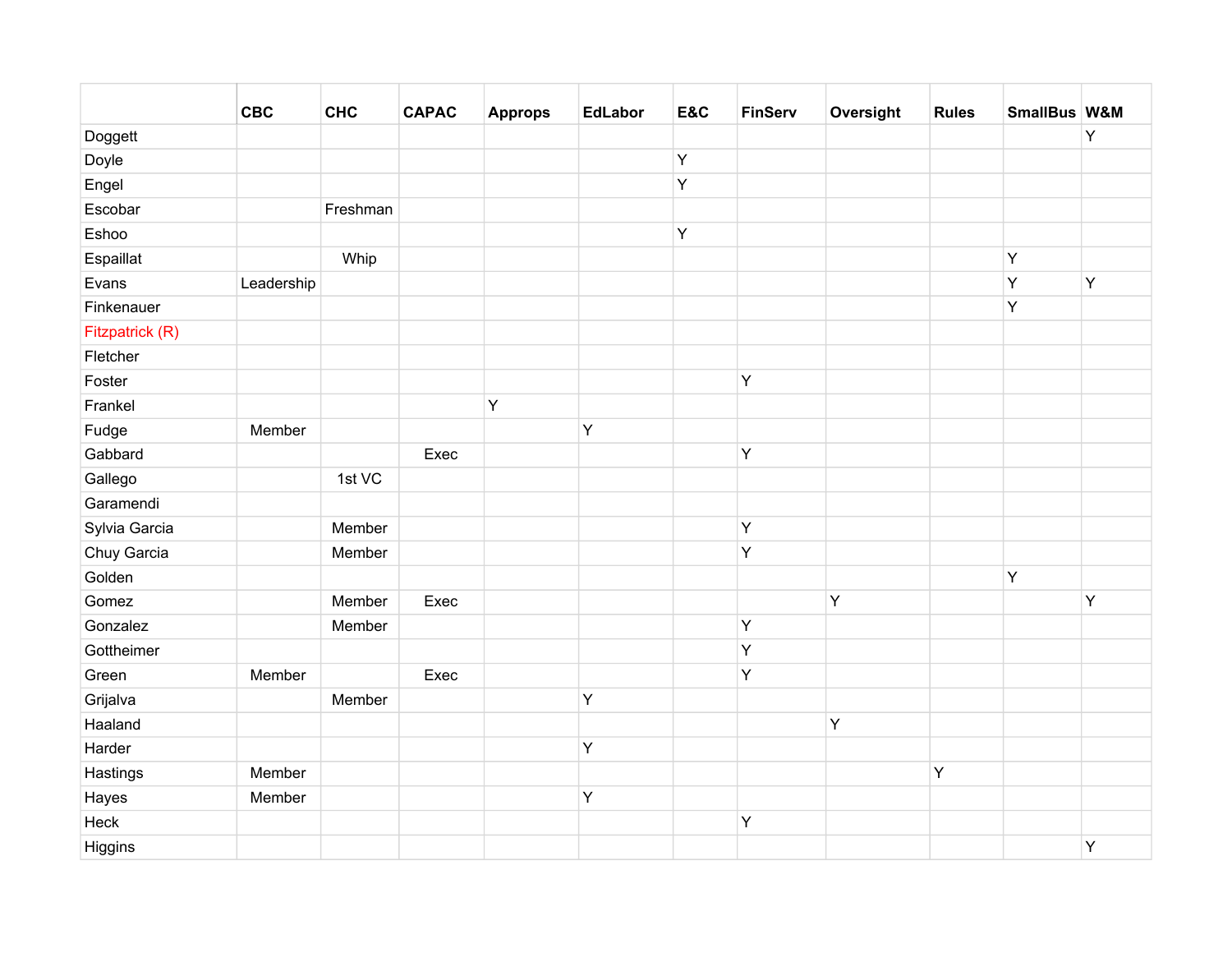|                 | <b>Member Last</b> | <b>Member</b><br><b>First</b> | <b>State</b>   | <b>District</b> | <b>Cosponsor Priority</b> |                         | <b>Notes</b> | <b>Office</b>    | <b>Phone</b>             |
|-----------------|--------------------|-------------------------------|----------------|-----------------|---------------------------|-------------------------|--------------|------------------|--------------------------|
| Himes           | Himes              | Jim                           | <b>CT</b>      | 4               |                           | 1                       |              | <b>1227 LHOB</b> | (202) 225-5541           |
| Horn            | Horn               | Kendra                        | <b>OK</b>      | 5               |                           | $\overline{2}$          |              | 415 CHOB         | (202) 225-2132           |
| Horsford        | Horsford           | Steven                        | <b>NV</b>      | 4               | $\mathsf{Y}$              |                         |              | 1330 LHOB        | (202) 225-9894           |
| Houlahan        | Houlahan           | Chrissy                       | PA             | 6               |                           | 1                       |              | <b>1218 LHOB</b> | (202) 225-4315           |
| Hoyer           | Hoyer              | Steny H.                      | <b>MD</b>      | 5               |                           | 1                       |              | <b>1705 LHOB</b> | (202) 225-4131           |
| Huffman         | Huffman            | Jared                         | CA             |                 | 2 Y                       |                         |              | <b>1527 LHOB</b> | $(202)$ 225-5161         |
| Jackson Lee     | Jackson Lee        | Sheila                        | <b>TX</b>      | 18 Y            |                           |                         |              |                  | 2079 RHOB (202) 225-3816 |
| Jayapal         | Jayapal            | Pramila                       | <b>WA</b>      | $\overline{7}$  | Y                         |                         |              | <b>1510 LHOB</b> | $(202)$ 225-3106         |
| <b>Jeffries</b> | <b>Jeffries</b>    | Hakeem                        | <b>NY</b>      | 8               | Y                         |                         |              |                  | 2433 RHOB (202) 225-5936 |
| E.B. Johnson    | Johnson            | Eddie Bernice TX              |                | 30              |                           | $\overline{\mathbf{c}}$ |              |                  | 2306 RHOB (202) 225-8885 |
| Hank Johnson    | Johnson Jr.        | Henry C. "Har GA              |                |                 | 4Y                        |                         |              |                  | 2240 RHOB (202) 225-1605 |
| Kaptur          | Kaptur             | Marcy                         | OH             | 9               |                           | $\overline{2}$          |              |                  | 2186 RHOB (202) 225-4146 |
| Keating         | Keating            | William                       | <b>MA</b>      | 9               |                           | $\overline{2}$          |              |                  | 2351 RHOB (202) 225-3111 |
| Kelly           | Kelly              | Robin                         | IL             | $\overline{2}$  |                           | $\overline{1}$          |              |                  | 2416 RHOB (202) 225-0773 |
| Kennedy         | Kennedy III        | Joseph P.                     | <b>MA</b>      | 4               | <b>Y</b>                  |                         |              | 304 CHOB         | (202) 225-5931           |
| Khanna          | Khanna             | Ro                            | CA             | 17              | Y                         |                         |              | 221 CHOB         | (202) 225-2631           |
| Kildee          | Kildee             | Daniel                        | MI             | 5               |                           | 1                       |              | 203 CHOB         | (202) 225-3611           |
| Kilmer          | Kilmer             | <b>Derek</b>                  | <b>WA</b>      | 6               |                           | 1                       |              | <b>1410 LHOB</b> | (202) 225-5916           |
| Kim             | Kim                | Andy                          | <b>NJ</b>      | 3               |                           | 1                       |              | <b>1516 LHOB</b> | (202) 225-4765           |
| Kind            | Kind               | Ron                           | WI             | 3               |                           | $\overline{2}$          |              | <b>1502 LHOB</b> | (202) 225-5506           |
| Kirkpatrick     | Kirkpatrick        | Ann                           | <b>AZ</b>      | $\overline{2}$  | Y                         |                         |              | 309 CHOB         | (202) 225-2542           |
| Krishnamoorthi  | Krishnamoorthi     | Raja                          | IL             | 8               |                           | 2                       |              | 115 CHOB         | (202) 225-3711           |
| Kuster          | Kuster             | Ann                           | <b>NH</b>      | $\overline{2}$  |                           | $\overline{2}$          |              | 320 CHOB         | (202) 225-5206           |
| Lamb            | Lamb               | Conor                         | PA             | 17              |                           | $\overline{1}$          |              | <b>1224 LHOB</b> | (202) 225-2301           |
| Langevin        | Langevin           | Jim                           | R <sub>l</sub> | $\overline{2}$  |                           | $\overline{2}$          |              |                  | 2077 RHOB (202) 225-2735 |
| Larsen          | Larsen             | <b>Rick</b>                   | <b>WA</b>      | $\overline{2}$  |                           | $\overline{2}$          |              |                  | 2113 RHOB (202) 225-2605 |
| Larson          | Larson             | John B.                       | <b>CT</b>      | 1               | Y                         |                         |              | <b>1501 LHOB</b> | (202) 225-2265           |
| Lawrence        | Lawrence           | <b>Brenda</b>                 | MI             | 14              |                           | $\overline{2}$          |              |                  | 2463 RHOB (202) 225-5802 |
| Lawson          | Lawson             | AI                            | <b>FL</b>      | 5               |                           | $\overline{2}$          |              | <b>1406 LHOB</b> | $(202)$ 225-0123         |
| Barbara Lee     | Lee                | Barbara                       | CA             | 13 <sup>Y</sup> |                           |                         |              |                  | 2470 RHOB 202) 225-2661  |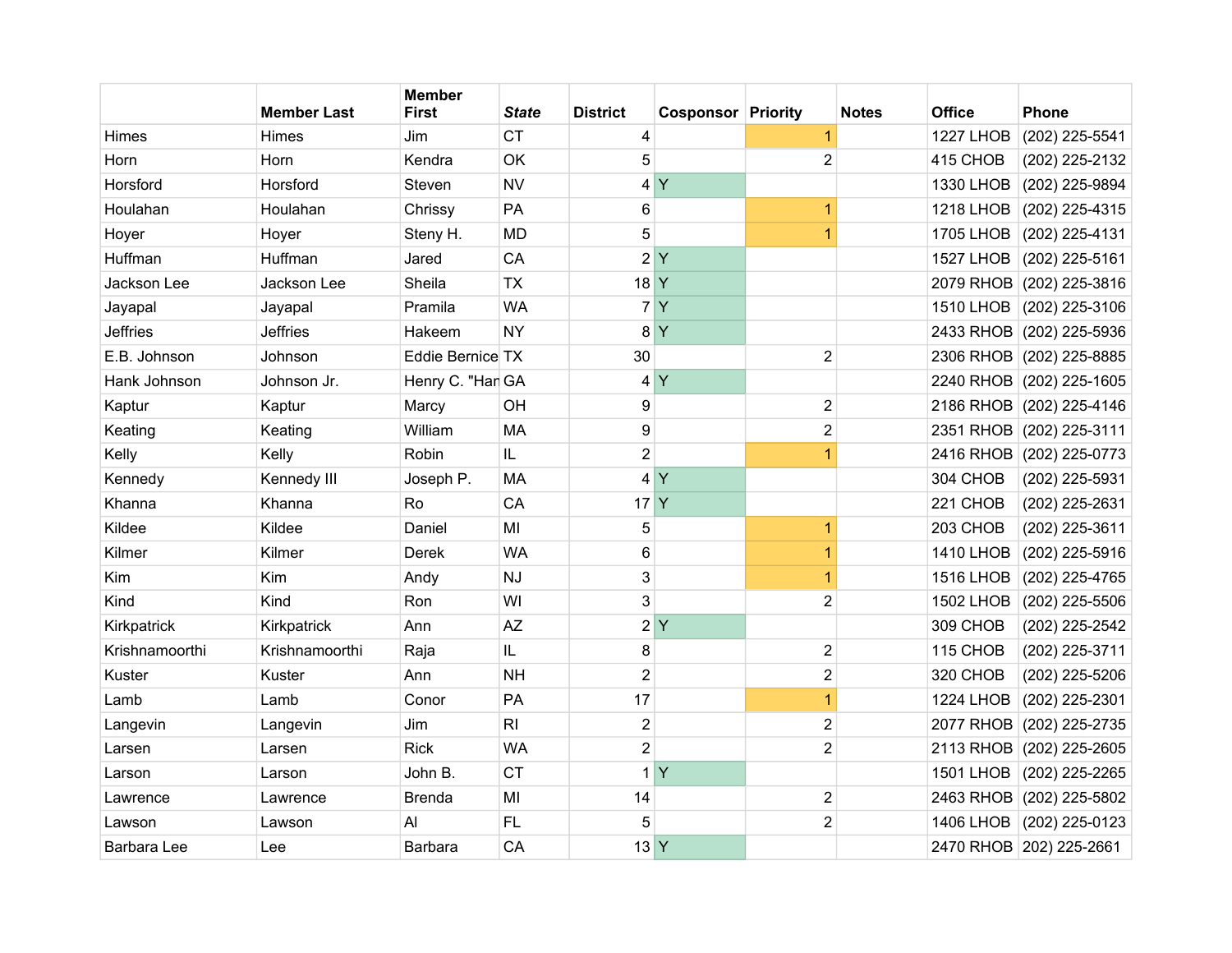|                 | Twitter handle   | <b>Freshman</b> | <b>Frontline</b> |   | <b>Gender Density</b>     | <b>CPC</b>            | <b>New Dem</b>        | <b>Blue</b><br>Dog |
|-----------------|------------------|-----------------|------------------|---|---------------------------|-----------------------|-----------------------|--------------------|
| Himes           | @jahimes         |                 |                  | M | Sparse suburban           |                       | <b>Chair Emeritus</b> |                    |
| Horn            | @RepKendraHorn   | Y               | Y                | F | Dense suburban            |                       | Member                | Member             |
| Horsford        | @RepHorsford     | Y               | Y                | M | Urban-suburban mix Member |                       | Member                |                    |
| Houlahan        | @RepHoulahan     | Y               |                  | F | Sparse suburban           |                       | Freshman              |                    |
| Hoyer           | @LeaderHoyer     |                 |                  | M | Sparse suburban           |                       |                       |                    |
| Huffman         | @JaredHuffman    |                 |                  | M | Rural-suburban mix        | Member                |                       |                    |
| Jackson Lee     | @JacksonLeeTX18  |                 |                  | F | Dense suburban            | Vice Chair            |                       |                    |
| Jayapal         | @RepJayapal      |                 |                  | F | Urban-suburban mix        | Co-Chair              |                       |                    |
| <b>Jeffries</b> | @RepJeffries     |                 |                  | M | Pure urban                | Member                |                       |                    |
| E.B. Johnson    | @RepEBJ          |                 |                  | F | Dense suburban            | Member                |                       |                    |
| Hank Johnson    | @RepHankJohnson  |                 |                  | M | Sparse suburban           | Member                |                       |                    |
| Kaptur          | @RepMarcyKaptur  |                 |                  | F | Dense suburban            |                       |                       |                    |
| Keating         | @USRepKeating    |                 |                  | M | Sparse suburban           |                       | Member                |                    |
| Kelly           | @RepRobinKelly   |                 |                  | F | Dense suburban            |                       |                       |                    |
| Kennedy         | @RepJoeKennedy   |                 |                  | M | Sparse suburban           | Member                |                       |                    |
| Khanna          | @RepRoKhanna     |                 |                  | M | Pure urban                | 1st Vice Chair        |                       |                    |
| Kildee          | @RepDanKildee    |                 |                  | м | Sparse suburban           | Member                |                       |                    |
| Kilmer          | @RepDerekKilmer  |                 |                  | M | Rural-suburban mix        |                       | Chair                 |                    |
| Kim             | @RepAndyKimNJ    | Y               | Y                | M | Sparse suburban           | Member                |                       |                    |
| Kind            | @RepRonKind      |                 |                  | M | Pure rural                |                       | Member                |                    |
| Kirkpatrick     | @RepKirkpatrick  | Y               |                  | F | Dense suburban            |                       | Member                |                    |
| Krishnamoorthi  | @CongressmanRaja |                 |                  | M | Dense suburban            |                       | Member                |                    |
| Kuster          | @RepAnnieKuster  |                 |                  | F | Pure rural                |                       | Vice Chair            |                    |
| Lamb            | @RepConorLamb    |                 | Y                | M | Sparse suburban           |                       |                       |                    |
| Langevin        | @jimlangevin     |                 |                  | M | Sparse suburban           |                       |                       |                    |
| Larsen          | @RepRickLarsen   |                 |                  | M | Dense suburban            |                       | Member                |                    |
| Larson          | @RepJohnLarson   |                 |                  | M | Sparse suburban           |                       |                       |                    |
| Lawrence        | @RepLawrence     |                 |                  | F | Dense suburban            | Member                | Member                |                    |
| Lawson          | @RepAlLawsonJr   |                 |                  | M | Sparse suburban           |                       | Member                |                    |
| Barbara Lee     | @RepBarbaraLee   |                 |                  | F | Pure urban                | <b>Chair Emeritus</b> |                       |                    |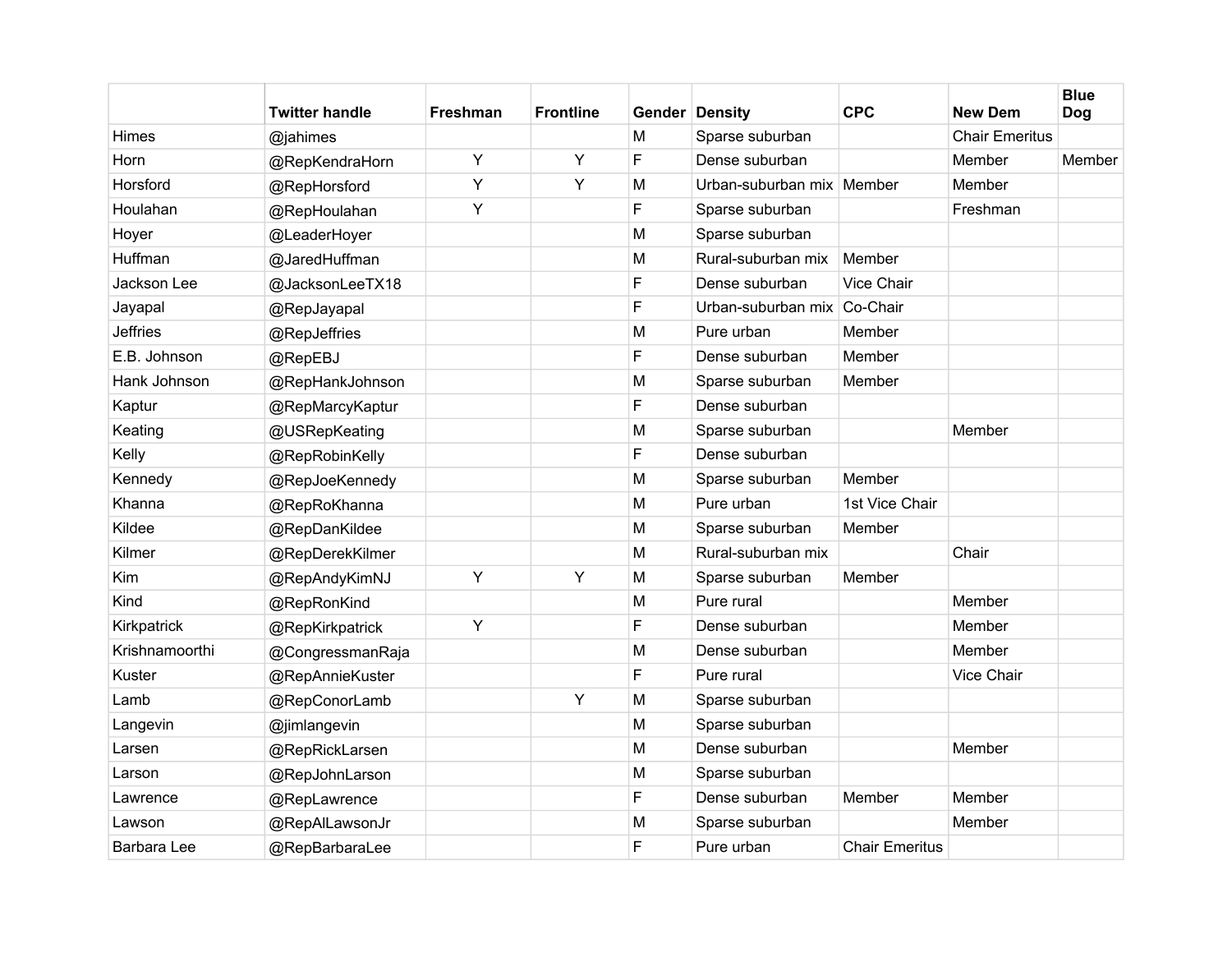|                | <b>CBC</b> | <b>CHC</b> | <b>CAPAC</b> | <b>Approps</b> | <b>EdLabor</b> | E&C | <b>FinServ</b> | Oversight | <b>Rules</b> | SmallBus W&M |   |
|----------------|------------|------------|--------------|----------------|----------------|-----|----------------|-----------|--------------|--------------|---|
| Himes          |            |            |              |                |                |     | Y              |           |              |              |   |
| Horn           |            |            |              |                |                |     |                |           |              |              |   |
| Horsford       | Parls      |            |              |                |                |     |                |           |              |              | Y |
| Houlahan       |            |            |              |                |                |     |                |           |              | Y            |   |
| Hoyer          |            |            |              |                |                |     |                |           |              |              |   |
| Huffman        |            |            |              |                |                |     |                |           |              |              |   |
| Jackson Lee    | Member     |            |              |                |                |     |                |           |              |              |   |
| Jayapal        |            |            | Exec         |                | Y              |     |                |           |              |              |   |
| Jeffries       | Member     |            |              |                |                |     |                |           |              |              |   |
| E.B. Johnson   | Member     |            |              |                |                |     |                |           |              |              |   |
| Hank Johnson   | Secretary  |            |              |                |                |     |                |           |              |              |   |
| Kaptur         |            |            |              | Y              |                |     |                |           |              |              |   |
| Keating        |            |            |              |                |                |     |                |           |              |              |   |
| Kelly          | Member     |            |              |                |                | Υ   |                | Y         |              |              |   |
| Kennedy        |            |            |              |                |                | Υ   |                |           |              |              |   |
| Khanna         |            |            | Exec         |                |                |     |                | Y         |              |              |   |
| Kildee         |            |            |              |                |                |     |                |           |              |              | Y |
| Kilmer         |            |            |              | Y              |                |     |                |           |              |              |   |
| Kim            |            |            | Freshman     |                |                |     |                |           |              | Y            |   |
| Kind           |            |            |              |                |                |     |                |           |              |              | Y |
| Kirkpatrick    |            |            |              | Y              |                |     |                |           |              |              |   |
| Krishnamoorthi |            |            | Exec         |                |                |     |                | Y         |              |              |   |
| Kuster         |            |            |              |                |                | Y   |                |           |              |              |   |
| Lamb           |            |            |              |                |                |     |                |           |              |              |   |
| Langevin       |            |            |              |                |                |     |                |           |              |              |   |
| Larsen         |            |            |              |                |                |     |                |           |              |              |   |
| Larson         | Member     |            |              |                |                |     |                |           |              |              | Y |
| Lawrence       | 2nd VC     |            |              | $\mathsf Y$    |                |     |                | Y         |              |              |   |
| Lawson         |            |            |              |                |                |     | Υ              |           |              |              |   |
| Barbara Lee    | Member     |            | Exec         | $\mathsf Y$    |                |     |                |           |              |              |   |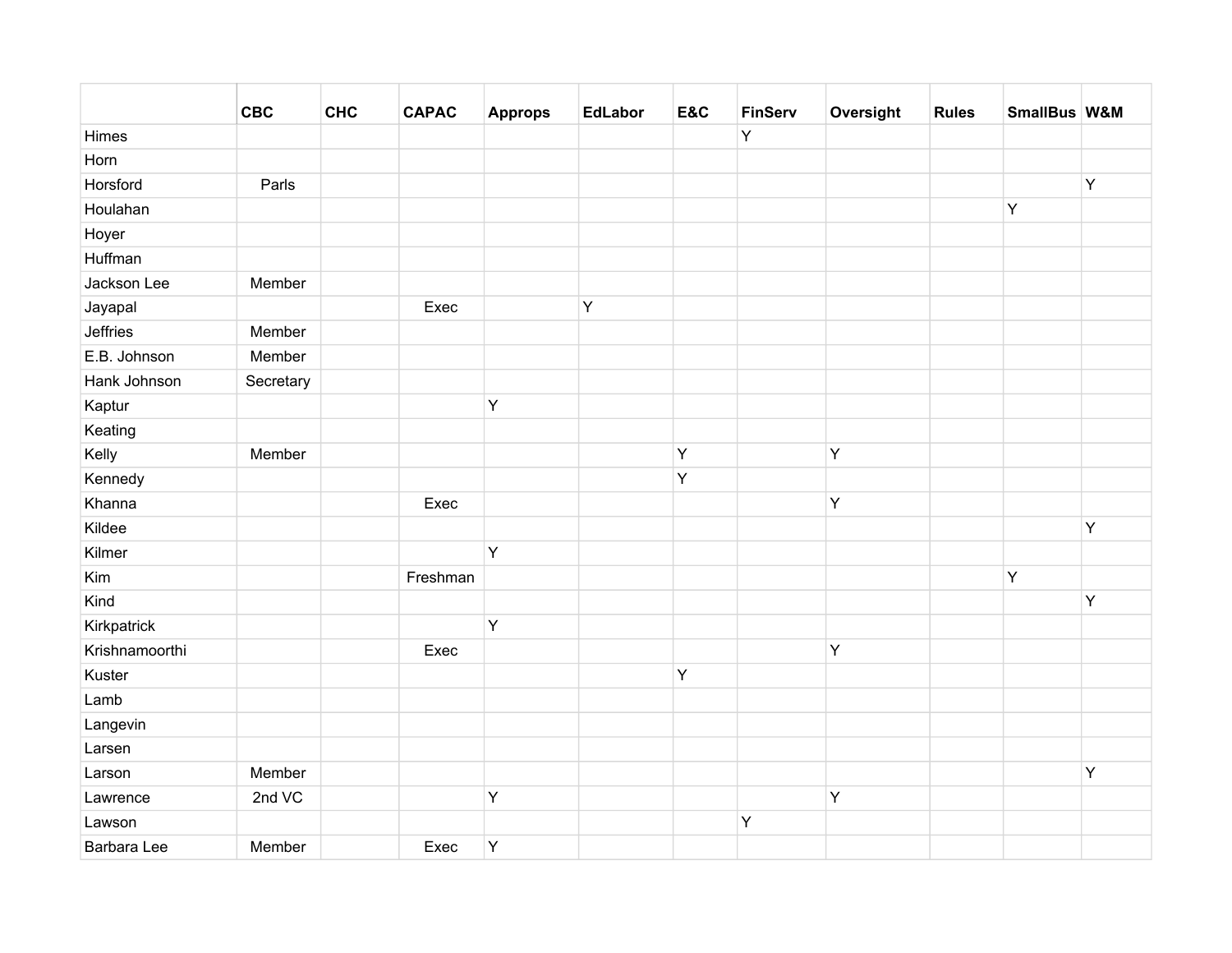|                      | <b>Member Last</b> | <b>Member</b><br><b>First</b> | <b>State</b> | <b>District</b> | <b>Cosponsor Priority</b> |                         | <b>Notes</b> | <b>Office</b>    | <b>Phone</b>             |
|----------------------|--------------------|-------------------------------|--------------|-----------------|---------------------------|-------------------------|--------------|------------------|--------------------------|
| Susie Lee            | Lee                | Susie                         | <b>NV</b>    |                 | 3 <sup>Y</sup>            |                         |              | 522 CHOB         | (202) 225-3252           |
| Andy Levin           | Levin              | Andy                          | MI           | 9               | Ÿ                         |                         |              | 228 CHOB         | (202) 225-4961           |
| Mike Levin           | Levin              | Mike                          | CA           | 49 Y            |                           |                         |              | <b>1626 LHOB</b> | (202) 225-3906           |
| Lewis                | Lewis              | John                          | GA           | 5               |                           | $\overline{2}$          |              | 300 CHOB         | (202) 225-3801           |
| Lieu                 | Lieu               | Ted                           | CA           | 33 Y            |                           |                         |              | 403 CHOB         | (202) 225-3976           |
| Lipinski             | Lipinski           | Daniel                        | IL           | 3               |                           | $\overline{\mathbf{c}}$ |              | 2346 RHOB        | $(202)$ 225-5701         |
| Loebsack             | Loebsack           | David                         | IA           | $\overline{2}$  |                           | $\overline{2}$          |              | <b>1211 LHOB</b> | (202) 225-6576           |
| Lofgren              | Lofgren            | Zoe                           | CA           | 19              |                           | 2                       |              | <b>1401 LHOB</b> | (202) 225-3072           |
| Lowenthal            | Lowenthal          | Alan                          | CA           | 47 Y            |                           |                         |              | 108 CHOB         | (202) 225-7924           |
| Lowey                | Lowey              | Nita                          | <b>NY</b>    | 17              |                           | 1                       |              | 2365 RHOB        | (202) 225-6506           |
| Lujan                | Luján              | Ben R.                        | <b>NM</b>    | 3               |                           | $\overline{1}$          |              |                  | 2323 RHOB (202) 225-6190 |
| Luria                | Luria              | Elaine                        | <b>VA</b>    | $\overline{2}$  |                           | $\overline{2}$          |              | 534 CHOB         | (202) 225-4215           |
| Lynch                | Lynch              | Stephen F.                    | <b>MA</b>    | 8               |                           | $\overline{\mathbf{c}}$ |              | 2109 RHOB        | (202) 225-8273           |
| Malinowski           | Malinowski         | Tom                           | <b>NJ</b>    |                 | 7 <sup>Y</sup>            |                         |              | 427 CHOB         | (202) 225-5361           |
| Carolyn Maloney      | Maloney            | Carolyn                       | <b>NY</b>    | $12$ Y          |                           |                         |              | 2308 RHOB        | $(202)$ 225-7944         |
| Sean Patrick Maloney | Maloney            | <b>Sean Patrick</b>           | <b>NY</b>    | 18              |                           | 1                       |              | 2331 RHOB        | (202) 225-5441           |
| Matsui               | Matsui             | Doris O.                      | CA           | 6               |                           | $\overline{c}$          |              |                  | 2311 RHOB (202) 225-7163 |
| <b>McAdams</b>       | <b>McAdams</b>     | Ben                           | UT           | 4               |                           | $\overline{1}$          |              | 130 CHOB         | (202) 225-3011           |
| McBath               | <b>McBath</b>      | Lucy                          | GA           | 6               |                           | 1                       |              | <b>1513 LHOB</b> | (202) 225-4501           |
| McCollum             | McCollum           | <b>Betty</b>                  | <b>MN</b>    | 4               |                           | $\overline{c}$          |              |                  | 2256 RHOB (202) 225-6631 |
| McEachin             | McEachin           | A. Donald                     | VA           | 4               |                           | $\overline{2}$          |              | 314 CHOB         | (202) 225-6365           |
| McGovern             | McGovern           | James                         | <b>MA</b>    | $\overline{2}$  | $\mathsf{Y}$              |                         |              | 408 CHOB         | (202) 225-6101           |
| McNerney             | McNerney           | Jerry                         | CA           | 9               |                           | $\overline{c}$          |              | <b>2265 RHOB</b> | (202) 225-1947           |
| <b>Meeks</b>         | Meeks              | Gregory W.                    | <b>NY</b>    | 5               |                           | $\overline{2}$          |              | 2310 RHOB        | (202) 225-3461           |
| Meng                 | Meng               | Grace                         | <b>NY</b>    | 6               | $\mathsf{Y}$              |                         |              |                  | 2209 RHOB (202) 225-2601 |
| Moore                | Moore              | Gwen                          | WI           | 4               |                           | 1                       |              |                  | 2252 RHOB (202) 225-4572 |
| Morelle              | Morelle            | Joseph                        | <b>NY</b>    | 25              | Ÿ                         |                         |              | <b>1317 LHOB</b> | (202) 225-3615           |
| Moulton              | Moulton            | Seth                          | <b>MA</b>    | 6               |                           | $\overline{2}$          |              | <b>1127 LHOB</b> | $(202)$ 225-8020         |
| Mucarsel-Powell      | Mucarsel-Powell    | Debbie                        | FL           | 26              |                           | 1                       |              | 114 CHOB         | (202) 225-2778           |
| Murphy               | Murphy             | Stephanie                     | <b>FL</b>    | $\overline{7}$  |                           | $\overline{2}$          |              |                  | 1710 LHOB (202) 225-4035 |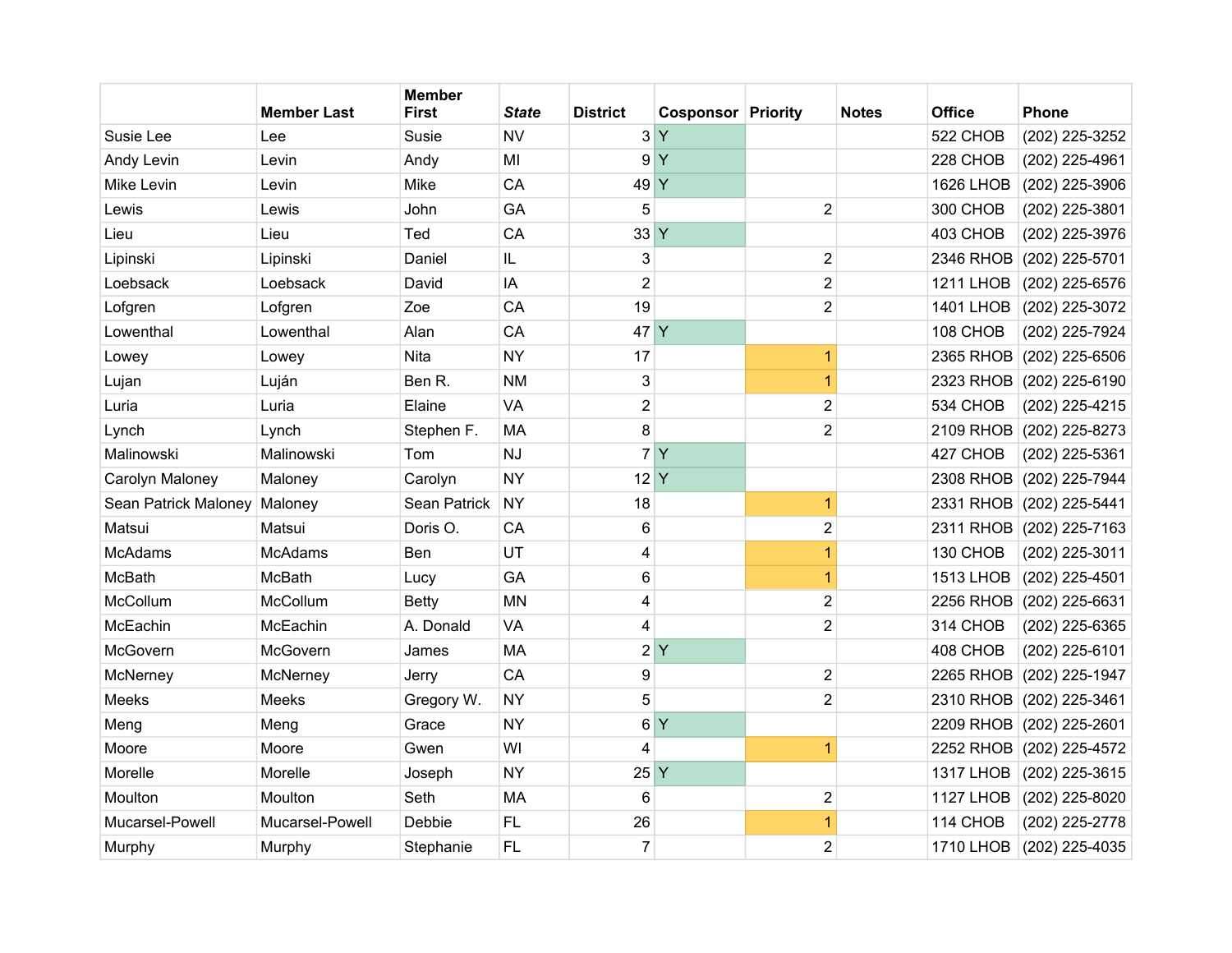|                      | <b>Twitter handle</b> | Freshman | <b>Frontline</b> |   | <b>Gender Density</b>     | <b>CPC</b>  | <b>New Dem</b> | <b>Blue</b><br><b>Dog</b> |
|----------------------|-----------------------|----------|------------------|---|---------------------------|-------------|----------------|---------------------------|
| Susie Lee            | @RepSusieLee          | Y        | Y                | F | Urban-suburban mix        |             | Member         |                           |
| Andy Levin           | @RepAndyLevin         | Y        |                  | M | Dense suburban            | Deputy Whip |                |                           |
| Mike Levin           | @RepMikeLevin         | Y        | Y                | M | Dense suburban            | Member      |                |                           |
| Lewis                | @repjohnlewis         |          |                  | M | Dense suburban            | Member      |                |                           |
| Lieu                 | @RepTedLieu           |          |                  | M | Urban-suburban mix Member |             |                |                           |
| Lipinski             | @RepLipinski          |          |                  | M | Urban-suburban mix        |             |                | Member                    |
| Loebsack             | @daveloebsack         |          |                  | M | Rural-suburban mix        | Member      |                |                           |
| Lofgren              | @RepZoeLofgren        |          |                  | F | Urban-suburban mix        | Member      |                |                           |
| Lowenthal            | @RepLowenthal         |          |                  | M | Pure urban                | Member      |                |                           |
| Lowey                | @NitaLowey            |          |                  | F | Sparse suburban           |             |                |                           |
| Lujan                | @repbenraylujan       |          |                  | M | Pure rural                |             |                |                           |
| Luria                | @RepElaineLuria       | Y        | Υ                | F | Dense suburban            |             | Member         |                           |
| Lynch                | @RepStephenLynch      |          |                  | M | Dense suburban            |             |                |                           |
| Malinowski           | @RepMalinowski        | Y        | Y                | M | Sparse suburban           |             | Member         |                           |
| Carolyn Maloney      | @RepMaloney           |          |                  | F | Pure urban                | Member      |                |                           |
| Sean Patrick Maloney | @RepSeanMaloney       |          |                  | M | Rural-suburban mix        |             | Member         |                           |
| Matsui               | @DorisMatsui          |          |                  | F | Urban-suburban mix        |             |                |                           |
| <b>McAdams</b>       | @RepBenMcAdams        | Y        | Y                | M | Dense suburban            |             | Member         | Member                    |
| McBath               | @RepLucyMcBath        | Y        | Y                | F | Dense suburban            |             | Member         |                           |
| McCollum             | @BettyMcCollum04      |          |                  | F | Dense suburban            |             |                |                           |
| McEachin             | @RepMcEachin          |          |                  | M | Rural-suburban mix        |             | Member         |                           |
| McGovern             | @RepMcGovern          |          |                  | M | Rural-suburban mix        | Member      |                |                           |
| McNerney             | @RepMcNerney          |          |                  | M | Dense suburban            |             |                |                           |
| Meeks                | @GregoryMeeks         |          |                  | M | Pure urban                |             | Member         |                           |
| Meng                 | @RepGraceMeng         |          |                  | F | Pure urban                | Member      |                |                           |
| Moore                | @RepGwenMoore         |          |                  | F | Urban-suburban mix Member |             |                |                           |
| Morelle              | @RepJoeMorelle        | Y        |                  | M | Sparse suburban           | Member      | Member         |                           |
| Moulton              | @sethmoulton          |          |                  | M | Sparse suburban           |             | Member         |                           |
| Mucarsel-Powell      | @RepDMP               | Y        | Υ                | F | Urban-suburban mix Member |             | Member         |                           |
| Murphy               | @RepStephMurphy       |          |                  | F | Sparse suburban           |             | Member         | Chair                     |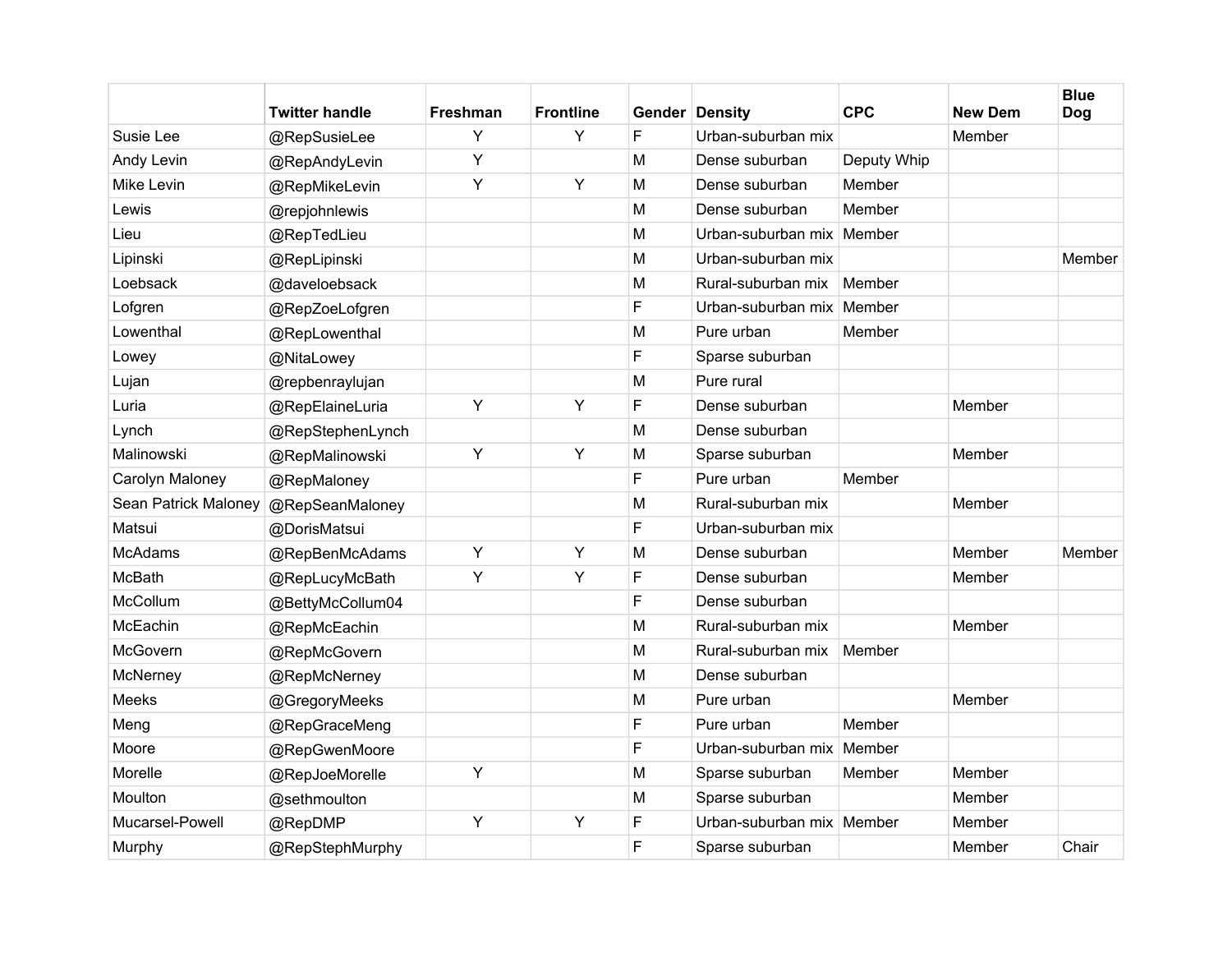|                      | <b>CBC</b> | <b>CHC</b> | <b>CAPAC</b> | <b>Approps</b> | <b>EdLabor</b> | E&C | <b>FinServ</b> | Oversight | <b>Rules</b> | SmallBus W&M |   |
|----------------------|------------|------------|--------------|----------------|----------------|-----|----------------|-----------|--------------|--------------|---|
| Susie Lee            |            |            |              |                | Y              |     |                |           |              |              |   |
| Andy Levin           |            |            |              |                | Y              |     |                |           |              |              |   |
| Mike Levin           |            | Member     |              |                |                |     |                |           |              |              |   |
| Lewis                | Member     |            |              |                |                |     |                |           |              |              | Y |
| Lieu                 |            |            | Whip         |                |                |     |                |           |              |              |   |
| Lipinski             |            |            |              |                |                |     |                |           |              |              |   |
| Loebsack             |            |            |              |                |                | Y   |                |           |              |              |   |
| Lofgren              |            |            |              |                |                |     |                |           |              |              |   |
| Lowenthal            |            |            |              |                |                |     |                |           |              |              |   |
| Lowey                |            |            |              | Y              |                |     |                |           |              |              |   |
| Lujan                |            | Member     |              |                |                | Y   |                |           |              |              |   |
| Luria                |            |            |              |                |                |     |                |           |              |              |   |
| Lynch                |            |            |              |                |                |     | Υ              | Y         |              |              |   |
| Malinowski           |            |            |              |                |                |     |                |           |              |              |   |
| Carolyn Maloney      |            |            |              |                |                |     | Υ              | Y         |              |              |   |
| Sean Patrick Maloney |            |            |              |                |                |     |                |           |              |              |   |
| Matsui               |            |            | Exec         |                |                | Y   |                |           |              |              |   |
| <b>McAdams</b>       |            |            |              |                |                |     | Υ              |           |              |              |   |
| McBath               | Member     |            |              |                | Y              |     |                |           |              |              |   |
| McCollum             |            |            |              | Y              |                |     |                |           |              |              |   |
| McEachin             | Whip       |            |              |                |                | Y   |                |           |              |              |   |
| McGovern             |            |            |              |                |                |     |                |           | Y            |              |   |
| McNerney             |            |            |              |                |                | Y   |                |           |              |              |   |
| Meeks                | Member     |            |              |                |                |     | Υ              |           |              |              |   |
| Meng                 |            |            | 1st VC       | Y              |                |     |                |           |              |              |   |
| Moore                | Member     |            |              |                |                |     |                |           |              |              | Y |
| Morelle              |            |            |              |                | Y              |     |                |           | Y            |              |   |
| Moulton              |            |            |              |                |                |     |                |           |              |              |   |
| Mucarsel-Powell      |            | Member     |              |                |                |     |                |           |              |              |   |
| Murphy               |            |            | Exec         |                |                |     |                |           |              |              | Y |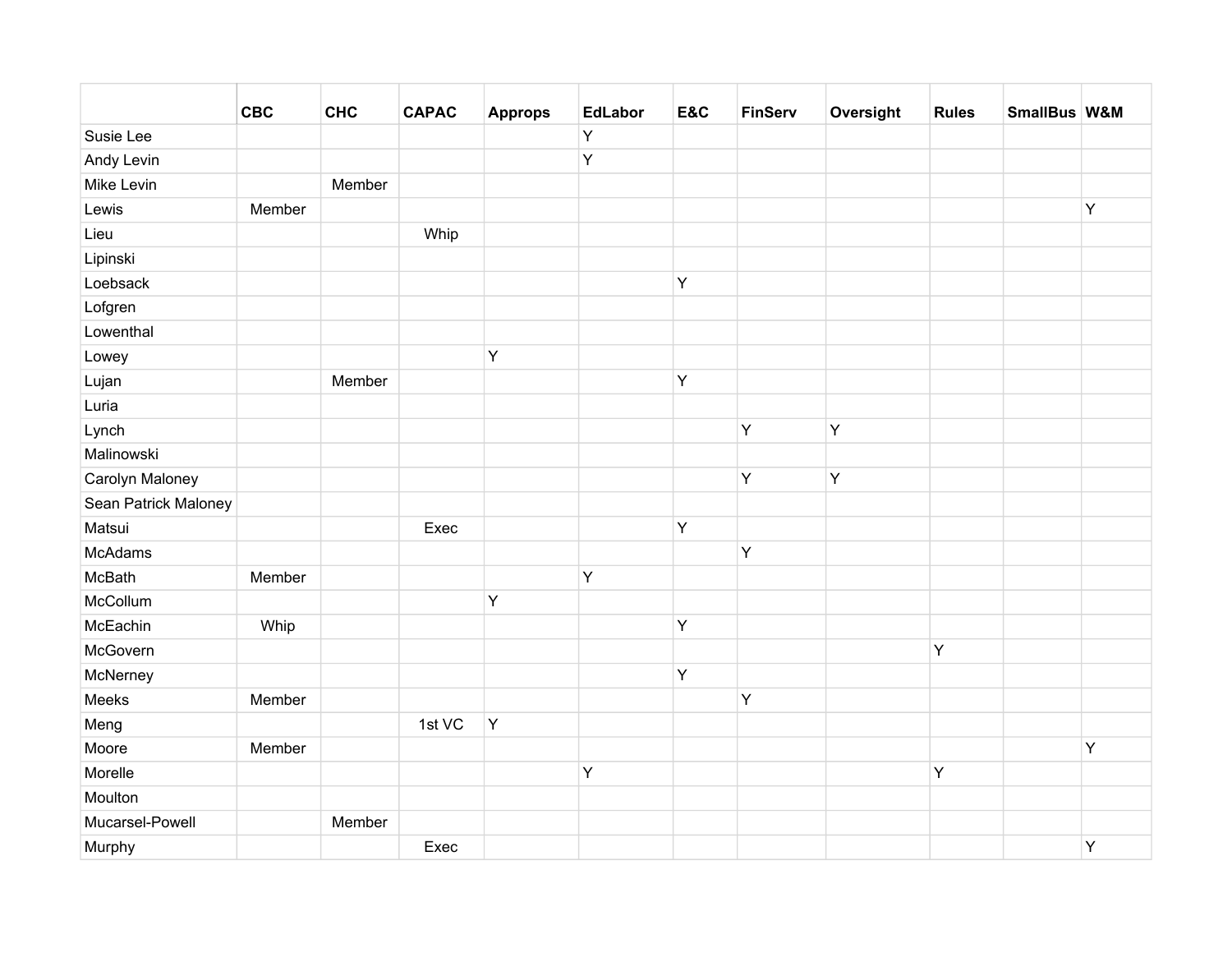|               | <b>Member Last</b> | <b>Member</b><br><b>First</b> | <b>State</b>  | <b>District</b> | <b>Cosponsor Priority</b> |                         | <b>Notes</b> | <b>Office</b>    | <b>Phone</b>             |
|---------------|--------------------|-------------------------------|---------------|-----------------|---------------------------|-------------------------|--------------|------------------|--------------------------|
| Nadler        | Nadler             | Jerrold                       | <b>NY</b>     | 10 <sup>Y</sup> |                           |                         |              | 2132 RHOB        | (202) 225-5635           |
| Napolitano    | Napolitano         | Grace                         | CA            | 32 Y            |                           |                         |              | <b>1610 LHOB</b> | (202) 225-5256           |
| Neal          | Neal               | Richard E.                    | <b>MA</b>     | $\mathbf{1}$    |                           | 1                       |              |                  | 2309 RHOB (202) 225-5601 |
| Neguse        | Neguse             | Joe                           | CO            |                 | 2 Y                       |                         |              | <b>1419 LHOB</b> | (202) 225-2161           |
| Norcross      | <b>Norcross</b>    | Donald                        | <b>NJ</b>     | 1               |                           | 1                       |              | <b>2437 RHOB</b> | (202) 225-6501           |
| Norton        | Norton             | Eleanor Holm DC               |               | <b>AL</b>       | Ÿ                         |                         |              |                  | 2136 RHOB (202) 225-8050 |
| O'Halleran    | O'Halleran         | Tom                           | AZ            | 1               |                           | $\overline{2}$          |              | 324 CHOB         | (202) 225-3361           |
| Ocasio-Cortez | Ocasio-Cortez      | Alexandria                    | <b>NY</b>     | 14              | Y                         |                         |              | 229 CHOB         | (202) 225-3965           |
| Omar          | Omar               | Ilhan                         | <b>MN</b>     | 5               | Y                         |                         |              | <b>1517 LHOB</b> | (202) 225-4755           |
| Pallone       | Pallone Jr.        | Frank                         | <b>NJ</b>     | 6               | Y                         |                         |              | 2107 RHOB        | $(202)$ 225-4671         |
| Panetta       | Panetta            | Jimmy                         | CA            | 20              |                           | 1                       |              | 212 CHOB         | (202) 225-2861           |
| Pappas        | Pappas             | Chris                         | <b>NH</b>     | 1               |                           | 1                       |              | 323 CHOB         | (202) 225-5456           |
| Pascrell      | Pascrell Jr.       | Bill                          | <b>NJ</b>     | 9               |                           | 1                       |              | 2409 RHOB        | (202) 225-5751           |
| Payne         | Payne Jr.          | Donald                        | <b>NJ</b>     | 10              |                           | 2                       |              | 103 CHOB         | (202) 225-3436           |
| Pelosi        | Pelosi             | Nancy                         | CA            | 12              |                           | $\overline{c}$          |              | <b>1236 LHOB</b> | (202) 225-4965           |
| Perlmutter    | Perlmutter         | Ed                            | CO            | $\overline{7}$  |                           | $\overline{\mathbf{c}}$ |              | <b>1226 LHOB</b> | (202) 225-2645           |
| Peters        | Peters             | Scott                         | CA            | 52              |                           | $\overline{1}$          |              |                  | 2338 RHOB (202) 225-0508 |
| Peterson      | Peterson           | Collin C.                     | <b>MN</b>     | $\overline{7}$  |                           | $\overline{c}$          |              |                  | 2204 RHOB (202) 225-2165 |
| Phillips      | Phillips           | Dean                          | <b>MN</b>     | 3               |                           | $\overline{2}$          |              | <b>1305 LHOB</b> | (202) 225-2871           |
| Pingree       | Pingree            | Chellie                       | <b>ME</b>     | $\mathbf{1}$    | Y                         |                         |              | 2162 RHOB        | $(202)$ 225-6116         |
| Plaskett      | Plaskett           | Stacey E.                     | VI            |                 |                           | $\overline{2}$          |              |                  | 2404 RHOB (202) 225-1790 |
| Pocan         | Pocan              | Mark                          | WI            |                 | 2Y                        |                         |              | <b>1421 LHOB</b> | $(202)$ 225-2906         |
| Porter        | Porter             | Katie                         | CA            | 45 Y            |                           |                         |              | <b>1117 LHOB</b> | (202) 225-5611           |
| Pressley      | Pressley           | Ayanna                        | <b>MA</b>     | $\overline{7}$  | Y                         |                         |              | <b>1108 LHOB</b> | (202) 225-5111           |
| Price         | Price              | David                         | <b>NC</b>     | 4               |                           | $\overline{\mathbf{c}}$ |              |                  | 2108 RHOB (202) 225-1784 |
| Quigley       | Quigley            | Mike                          | $\mathsf{IL}$ | 5               |                           | $\overline{2}$          |              |                  | 2458 RHOB (202) 225-4061 |
| Raskin        | Raskin             | Jamie                         | <b>MD</b>     | 8               | Y                         |                         |              | 412 CHOB         | (202) 225-5341           |
| <b>Rice</b>   | <b>Rice</b>        | Kathleen                      | <b>NY</b>     | 4               |                           | $\overline{2}$          |              |                  | 2435 RHOB (202) 225-5516 |
| Richmond      | Richmond           | Cedric                        | LA            | $\overline{2}$  | Y                         |                         |              | 506 CHOB         | (202) 225-6636           |
| Rose          | Rose               | Max                           | <b>NY</b>     | 11 Y            |                           |                         |              |                  | 1529 LHOB (202) 225-3371 |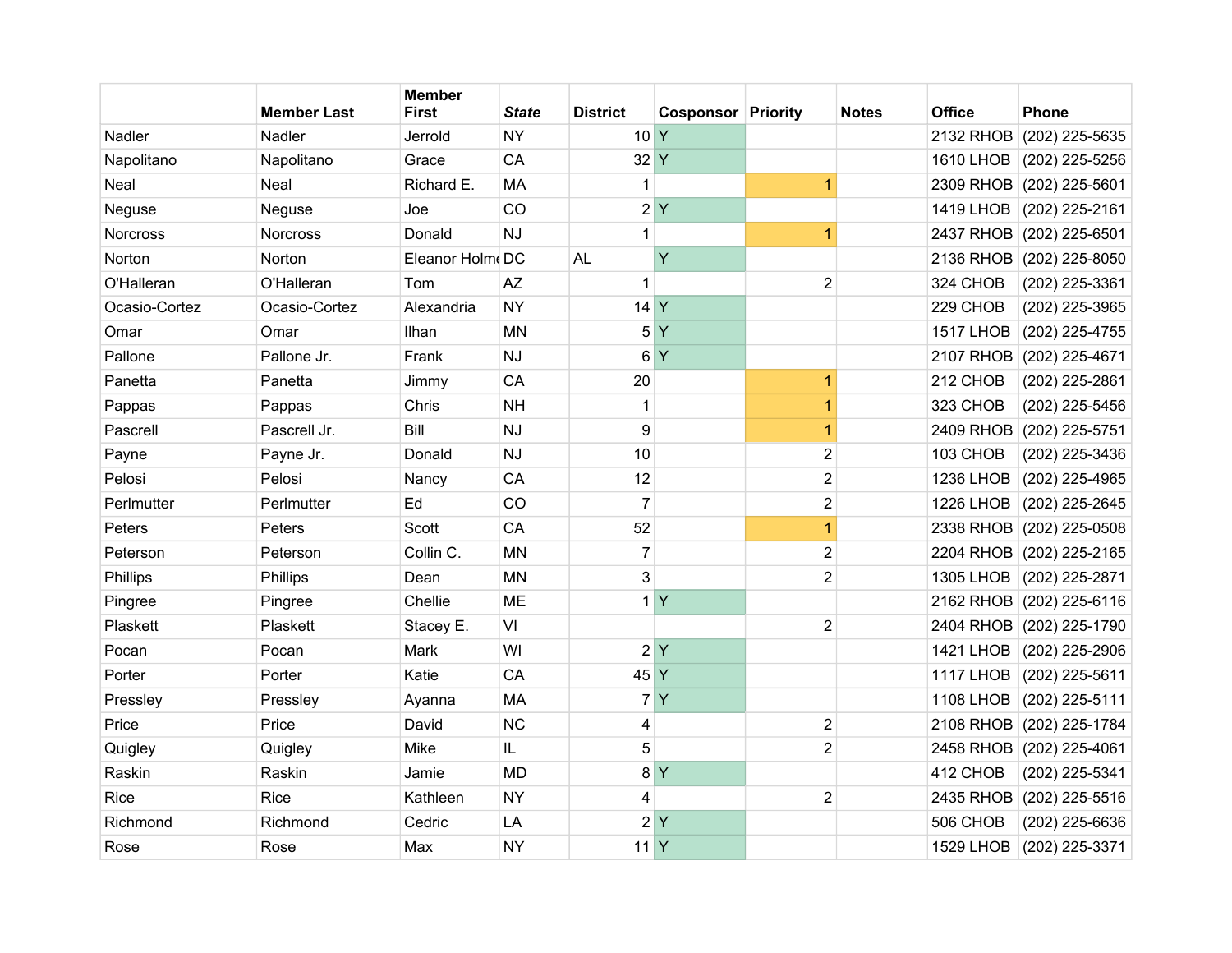|               | <b>Twitter handle</b> | Freshman | <b>Frontline</b> |   | Gender Density                   | <b>CPC</b>   | <b>New Dem</b> | <b>Blue</b><br><b>Dog</b> |
|---------------|-----------------------|----------|------------------|---|----------------------------------|--------------|----------------|---------------------------|
| Nadler        | @RepJerryNadler       |          |                  | M | Pure urban                       | Member       |                |                           |
| Napolitano    | @gracenapolitano      |          |                  | F | Urban-suburban mix Member        |              |                |                           |
| Neal          | @RepRichardNeal       |          |                  | M | Sparse suburban                  |              |                |                           |
| Neguse        | @RepJoeNeguse         | Y        |                  | M | Sparse suburban                  | Vice Chair   |                |                           |
| Norcross      | @DonNorcross4NJ       |          |                  | M | Dense suburban                   | Vice Chair   | Member         |                           |
| Norton        | @EleanorNorton        |          |                  | F |                                  | Member       |                |                           |
| O'Halleran    | @RepOHalleran         |          | Υ                | M | Pure rural                       |              | Member         | Chair                     |
| Ocasio-Cortez | @RepAOC               | Y        |                  | F | Pure urban                       | Member       |                |                           |
| Omar          | @llhan                | Y        |                  | F | Urban-suburban mix Whip          |              |                |                           |
| Pallone       | @FrankPallone         |          |                  | M | Dense suburban                   | Member       |                |                           |
| Panetta       | @RepJimmyPanetta      |          |                  | M | Urban-suburban mix Member        |              | Member         |                           |
| Pappas        | @RepChrisPappas       | Y        | Υ                | M | Rural-suburban mix               |              | Member         |                           |
| Pascrell      | @BillPascrell         |          |                  | M | Pure urban                       |              |                |                           |
| Payne         | @RepDonaldPayne       |          |                  | M | Pure urban                       |              |                |                           |
| Pelosi        | @SpeakerPelosi        |          |                  | F | Pure urban                       |              |                |                           |
| Perlmutter    | @RepPerlmutter        |          |                  | M | Dense suburban                   |              | Member         |                           |
| Peters        | @RepScottPeters       |          |                  | M | Urban-suburban mix               |              | Vice Chair     |                           |
| Peterson      | @collinpeterson       |          |                  | M | Pure rural                       |              |                | Member                    |
| Phillips      | @RepDeanPhillips      | Y        |                  | M | Sparse suburban                  |              | Member         |                           |
| Pingree       | @chelliepingree       |          |                  | F | Rural-suburban mix               | Member       |                |                           |
| Plaskett      | @StaceyPlaskett       |          |                  | F |                                  |              | Member         |                           |
| Pocan         | @repmarkpocan         |          |                  | M | Rural-suburban mix               | Co-Chair     |                |                           |
| Porter        | @RepKatiePorter       | Υ        | Y                | F | Urban-suburban mix Special Order |              |                |                           |
| Pressley      | @RepPressley          | Y        |                  | F | Pure urban                       | Member       |                |                           |
| Price         | @RepDavidEPrice       |          |                  | M | Sparse suburban                  |              |                |                           |
| Quigley       | @RepMikeQuigley       |          |                  | M | Pure urban                       |              | Member         |                           |
| Raskin        | @RepRaskin            |          |                  | M | Dense suburban                   | PAC Co-Chair |                |                           |
| Rice          | @RepKathleenRice      |          |                  | F | Urban-suburban mix               |              | Leadership     |                           |
| Richmond      | @RepRichmond          |          |                  | M | Dense suburban                   |              | Member         |                           |
| Rose          | @RepMaxRose           | Y        | Υ                | M | Pure urban                       |              | Member         | Member                    |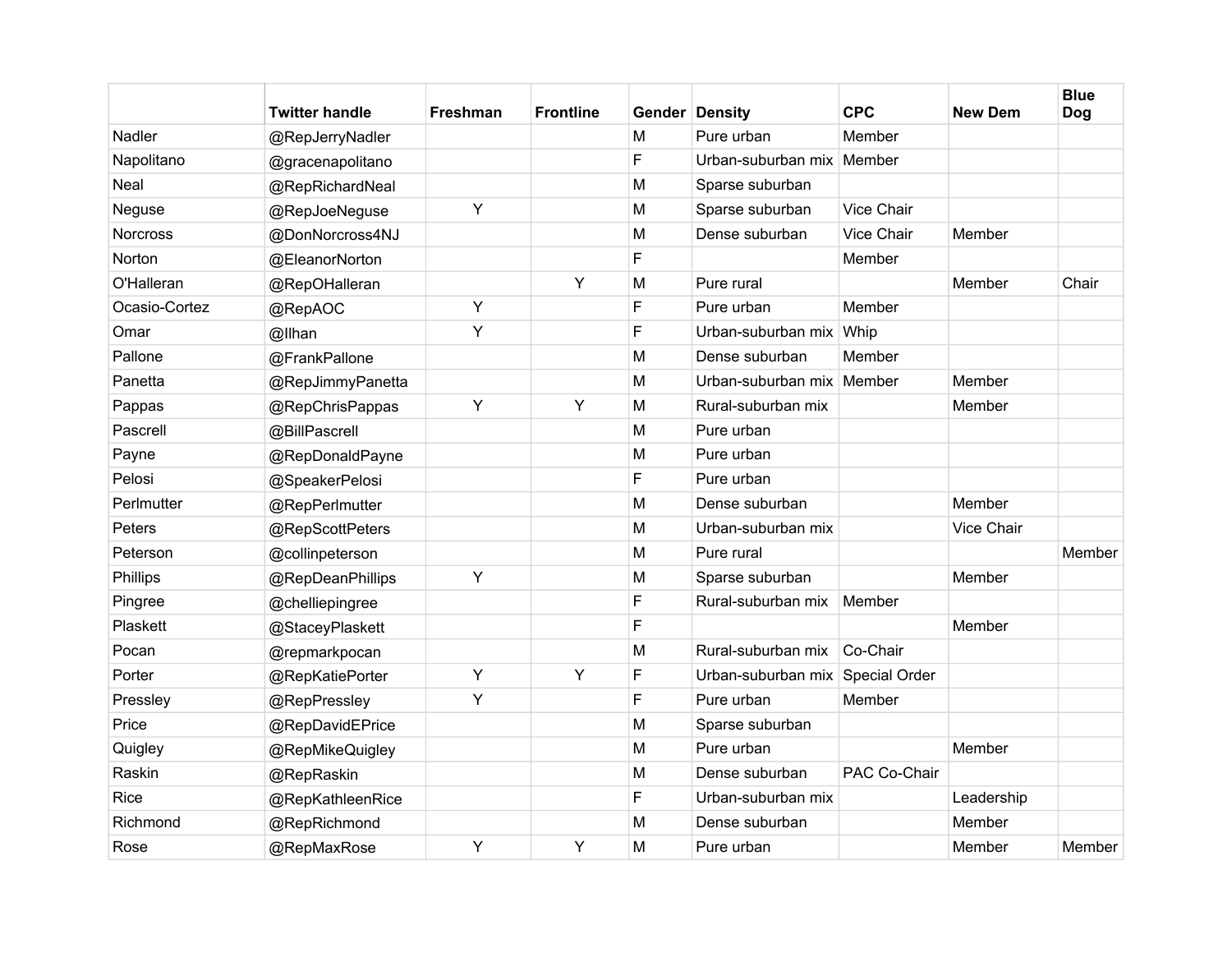|               | <b>CBC</b> | <b>CHC</b> | <b>CAPAC</b> | <b>Approps</b> | <b>EdLabor</b> | E&C | <b>FinServ</b> | Oversight    | <b>Rules</b> | SmallBus W&M |   |
|---------------|------------|------------|--------------|----------------|----------------|-----|----------------|--------------|--------------|--------------|---|
| Nadler        |            |            |              |                |                |     |                |              |              |              |   |
| Napolitano    |            | Member     |              |                |                |     |                |              |              |              |   |
| Neal          |            |            |              |                |                |     |                |              |              |              | Y |
| Neguse        | Member     |            |              |                |                |     |                |              |              |              |   |
| Norcross      |            |            |              |                | $\sf Y$        |     |                |              |              |              |   |
| Norton        | Member     |            |              |                |                |     |                | Y            |              |              |   |
| O'Halleran    |            |            |              |                |                | Y   |                |              |              |              |   |
| Ocasio-Cortez |            | Member     |              |                |                |     | Υ              | $\mathsf{Y}$ |              |              |   |
| Omar          | Member     |            |              |                | Y              |     |                |              |              |              |   |
| Pallone       |            |            |              |                |                | Υ   |                |              |              |              |   |
| Panetta       |            |            |              |                |                |     |                |              |              |              | Y |
| Pappas        |            |            |              |                |                |     |                |              |              |              |   |
| Pascrell      |            |            |              |                |                |     |                |              |              |              | Y |
| Payne         | Member     |            |              |                |                |     |                |              |              |              |   |
| Pelosi        |            |            |              |                |                |     |                |              |              |              |   |
| Perlmutter    |            |            |              |                |                |     | Υ              |              | Y            |              |   |
| Peters        |            |            |              |                |                | Υ   |                |              |              |              |   |
| Peterson      |            |            |              |                |                |     |                |              |              |              |   |
| Phillips      |            |            |              |                |                |     | Υ              |              |              |              |   |
| Pingree       |            |            |              | $\mathsf Y$    |                |     |                |              |              |              |   |
| Plaskett      | Member     |            |              |                |                |     |                | Y            |              |              |   |
| Pocan         |            |            |              | $\mathsf Y$    |                |     |                |              |              |              |   |
| Porter        |            |            |              |                |                |     | Υ              | Y            |              |              |   |
| Pressley      | Member     |            |              |                |                |     | Υ              | Y            |              |              |   |
| Price         |            |            |              | Y              |                |     |                |              |              |              |   |
| Quigley       |            |            |              | $\mathsf Y$    |                |     |                |              |              |              |   |
| Raskin        |            |            |              |                |                |     |                | Y            | Y            |              |   |
| Rice          |            |            |              |                |                |     |                |              |              |              |   |
| Richmond      | Member     |            |              |                |                |     |                |              |              |              |   |
| Rose          |            |            |              |                |                |     |                |              |              |              |   |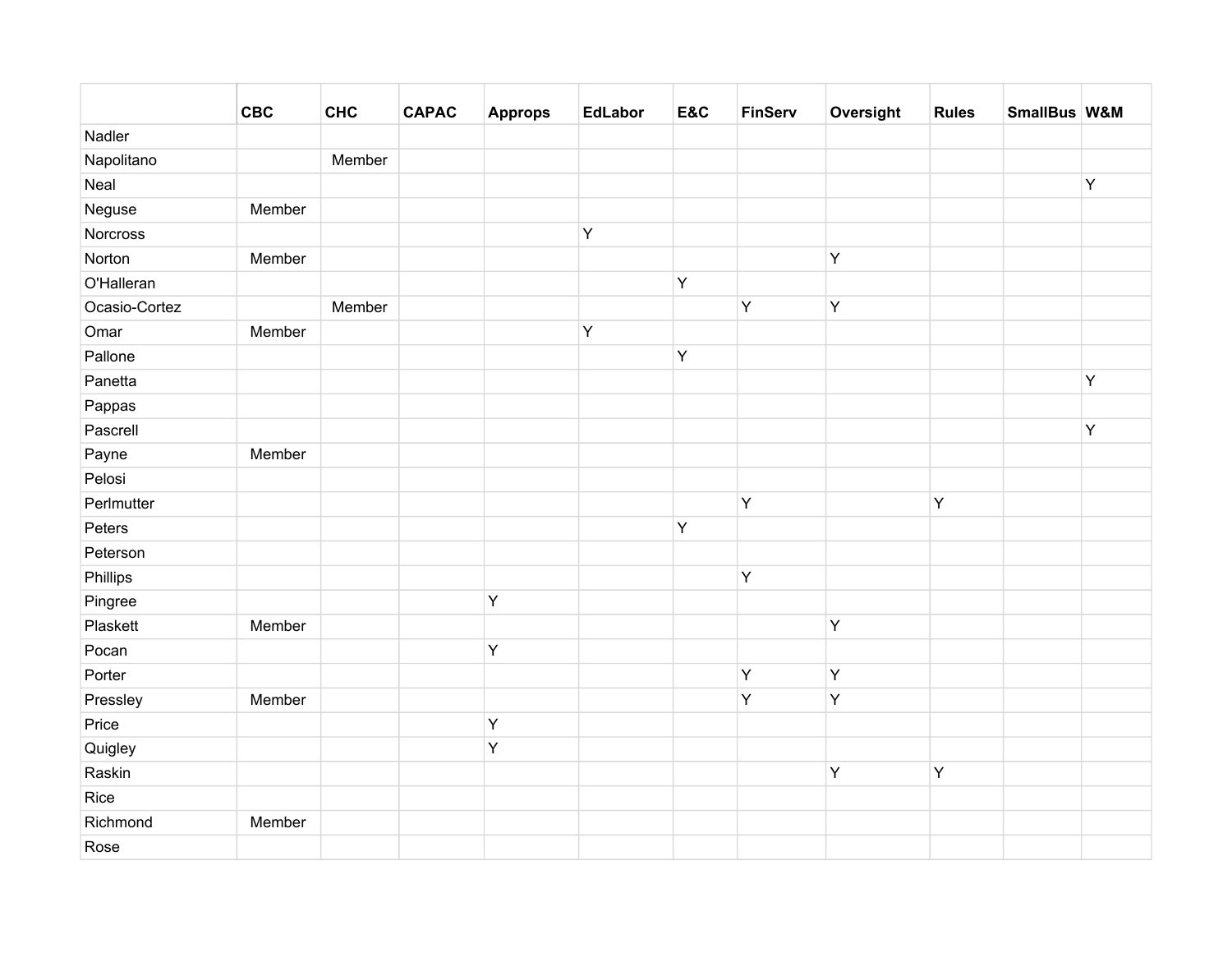|                    | <b>Member Last</b> | <b>Member</b><br><b>First</b> | <b>State</b>  | <b>District</b> | <b>Cosponsor Priority</b> |                         | <b>Notes</b> | <b>Office</b>    | <b>Phone</b>             |
|--------------------|--------------------|-------------------------------|---------------|-----------------|---------------------------|-------------------------|--------------|------------------|--------------------------|
| Rouda              | Rouda              | Harley                        | CA            | 48              |                           | 1                       |              | <b>2300 RHOB</b> | (202) 225-2415           |
| Roybal-Allard      | Roybal-Allard      | Lucille                       | CA            | 40 Y            |                           |                         |              |                  | 2083 RHOB (202) 225-1766 |
| Ruiz               | Ruiz               | Raul                          | CA            | 36              |                           | $\sqrt{2}$              |              |                  | 2342 RHOB (202) 225-5330 |
| Ruppersberger      | Ruppersberger      | C. A. Dutch                   | <b>MD</b>     | $\overline{2}$  |                           | $\overline{2}$          |              | 2206 RHOB        | $(202)$ 225-3061         |
| Rush               | Rush               | Bobby L.                      | IL            | 1               | Y                         |                         |              | 2188 RHOB        | (202) 225-4372           |
| Ryan               | Ryan               | Tim                           | OH            | 13 <sup>Y</sup> |                           |                         |              | <b>1126 LHOB</b> | (202) 225-5261           |
| Sablan             | Sablan             | Gregorio Kilili MP            |               |                 |                           | $\overline{\mathbf{c}}$ |              |                  | 2411 RHOB (202) 225-2646 |
| San Nicolas        | San Nicolas        | Michael F. Q.                 | GU            |                 |                           | $\overline{c}$          |              | 1632 LHOB        | (202) 225-1188           |
| Sanchez            | Sánchez            | Linda                         | CA            | 38              |                           | $\overline{1}$          |              |                  | 2329 RHOB (202) 225-6676 |
| Sarbanes           | Sarbanes           | John P.                       | <b>MD</b>     | 3               | Y                         |                         |              |                  | 2370 RHOB (202) 225-4016 |
| Scanlon            | Scanlon            | Mary Gay                      | PA            | 5               | Y                         |                         |              | <b>1535 LHOB</b> | (202) 225-2011           |
| Schakowsky         | Schakowsky         | Jan                           | IL            | 9               | Y                         |                         |              | 2367 RHOB        | $(202)$ 225-2111         |
| Schiff             | Schiff             | Adam                          | CA            | 28 Y            |                           |                         |              | <b>2269 RHOB</b> | (202) 225-4176           |
| Schneider          | Schneider          | <b>Bradley</b>                | $\mathsf{IL}$ | 10              |                           | 1                       |              | 1432 LHOB        | $(202)$ 225-4835         |
| Schrader           | Schrader           | Kurt                          | <b>OR</b>     | 5               |                           | $\overline{2}$          |              |                  | 2431 RHOB (202) 225-5711 |
| Schrier            | Schrier            | Kim                           | <b>WA</b>     | 8               | Y                         |                         |              | <b>1123 LHOB</b> | (202) 225-7761           |
| David Scott        | Scott              | David                         | GA            | 13              |                           | $\overline{2}$          |              | 225 CHOB         | (202) 225-2939           |
| <b>Bobby Scott</b> | Scott              | Robert C.                     | <b>VA</b>     | 3               |                           | 1                       |              | <b>1201 LHOB</b> | (202) 225-8351           |
| Serrano            | Serrano            | José E.                       | <b>NY</b>     | 15 <sup>Y</sup> |                           |                         |              | 2354 RHOB        | $(202)$ 225-4361         |
| Sewell             | Sewell             | Terri A.                      | <b>AL</b>     | $\overline{7}$  |                           | $\overline{1}$          |              |                  | 2201 RHOB (202) 225-2665 |
| Shalala            | Shalala            | Donna E.                      | <b>FL</b>     | $27$ Y          |                           |                         |              | <b>1320 LHOB</b> | (202) 225-3931           |
| Sherman            | Sherman            | <b>Brad</b>                   | CA            | 30              |                           | $\overline{2}$          |              |                  | 2181 RHOB (202) 225-5911 |
| Sherrill           | Sherrill           | Mikie                         | <b>NJ</b>     | 11 Y            |                           |                         |              | <b>1208 LHOB</b> | (202) 225-5034           |
| <b>Sires</b>       | <b>Sires</b>       | Albio                         | <b>NJ</b>     | 8               |                           | $\overline{2}$          |              | <b>2268 RHOB</b> | (202) 225-7919           |
| Slotkin            | Slotkin            | Elissa                        | MI            | $\bf 8$         |                           | $\overline{1}$          |              | <b>1531 LHOB</b> | (202) 225-4872           |
| Smith              | Smith              | Adam                          | <b>WA</b>     | 9               | Y                         |                         |              | <b>2264 RHOB</b> | $(202)$ 225-8901         |
| Soto               | Soto               | Darren                        | FL            | 9               | Y                         |                         |              | <b>1507 LHOB</b> | (202) 225-9889           |
| Spanberger         | Spanberger         | Abigail                       | VA            | $\overline{7}$  |                           | $\overline{1}$          |              | <b>1239 LHOB</b> | (202) 225-2815           |
| Speier             | Speier             | Jackie                        | CA            | $14$ Y          |                           |                         |              | 2465 RHOB        | (202) 225-3531           |
| Stanton            | Stanton            | Greg                          | <b>AZ</b>     | 9               |                           | $\overline{2}$          |              | 128 CHOB         | (202) 225-9888           |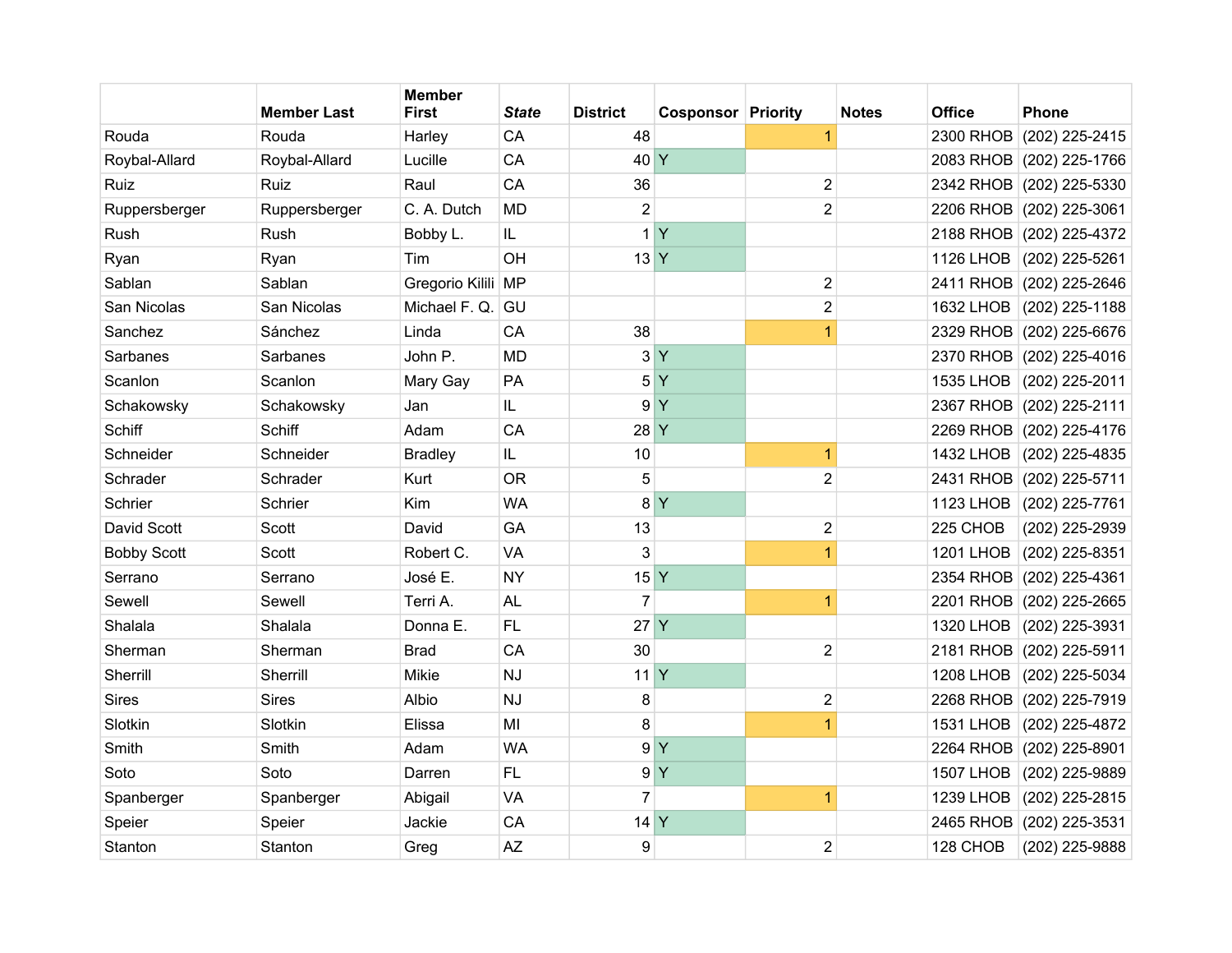|                    | Twitter handle   | Freshman | <b>Frontline</b> |   | <b>Gender Density</b>         | <b>CPC</b> | <b>New Dem</b>    | <b>Blue</b><br><b>Dog</b> |
|--------------------|------------------|----------|------------------|---|-------------------------------|------------|-------------------|---------------------------|
| Rouda              | @RepHarley       | Y        | Y                | M | Urban-suburban mix            |            | Member            |                           |
| Roybal-Allard      | @RepRoybalAllard |          |                  | F | Pure urban                    | Member     |                   |                           |
| Ruiz               | @CongressmanRuiz |          |                  | M | Dense suburban                |            | Member            |                           |
| Ruppersberger      | @Call_Me_Dutch   |          |                  | M | Dense suburban                |            |                   |                           |
| Rush               | @RepBobbyRush    |          |                  | M | Urban-suburban mix            |            |                   |                           |
| Ryan               | @RepTimRyan      |          |                  | M | Sparse suburban               |            |                   |                           |
| Sablan             | @Kilili Sablan   |          |                  | M |                               |            |                   |                           |
| San Nicolas        | @GuamCongressman | Y        |                  | M |                               |            |                   |                           |
| Sanchez            | @RepLindaSanchez |          |                  | F | Pure urban                    | Member     |                   |                           |
| Sarbanes           | @RepSarbanes     |          |                  | M | Dense suburban                |            |                   |                           |
| Scanlon            | @RepMGS          | Y        |                  | F | Urban-suburban mix   Member   |            |                   |                           |
| Schakowsky         | @janschakowsky   |          |                  | F | Urban-suburban mix Vice Chair |            |                   |                           |
| Schiff             | @RepAdamSchiff   |          |                  | M | Pure urban                    |            | Member            |                           |
| Schneider          | @RepSchneider    |          |                  | M | Sparse suburban               |            | Member            | Member                    |
| Schrader           | @RepSchrader     |          |                  | M | Dense suburban                |            | Member            | Member                    |
| Schrier            | @RepKimSchrier   | Y        | Y                | F | Sparse suburban               |            | Member            |                           |
| David Scott        | @repdavidscott   |          |                  | M | Sparse suburban               |            | Member            | Member                    |
| <b>Bobby Scott</b> | @repbobbyscott   |          |                  | M | Dense suburban                |            |                   |                           |
| Serrano            | @RepJoseSerrano  |          |                  | M | Pure urban                    | Member     |                   |                           |
| Sewell             | @RepTerriSewell  |          |                  | F | Rural-suburban mix            |            | <b>Vice Chair</b> |                           |
| Shalala            | @RepShalala      | Y        |                  | F | Urban-suburban mix            |            | Member            |                           |
| Sherman            | @BradSherman     |          |                  | M | Urban-suburban mix   Member   |            |                   |                           |
| Sherrill           | @RepSherrill     | Y        | Y                | F | Sparse suburban               |            | Fresh Whip        | Member                    |
| <b>Sires</b>       | @RepSires        |          |                  | M | Pure urban                    |            |                   |                           |
| Slotkin            | @RepSlotkin      | Y        | Y                | F | Sparse suburban               |            | Member            |                           |
| Smith              | @RepAdamSmith    |          |                  | M | Dense suburban                | Member     | Member            |                           |
| Soto               | @RepDarrenSoto   |          |                  | M | Sparse suburban               | Member     | Member            |                           |
| Spanberger         | @RepSpanberger   | Y        | Y                | F | Rural-suburban mix            |            | Member            | Member                    |
| Speier             | @RepSpeier       |          |                  | F | Urban-suburban mix            |            |                   |                           |
| Stanton            | @RepGregStanton  | Y        |                  | M | Urban-suburban mix            |            | Member            |                           |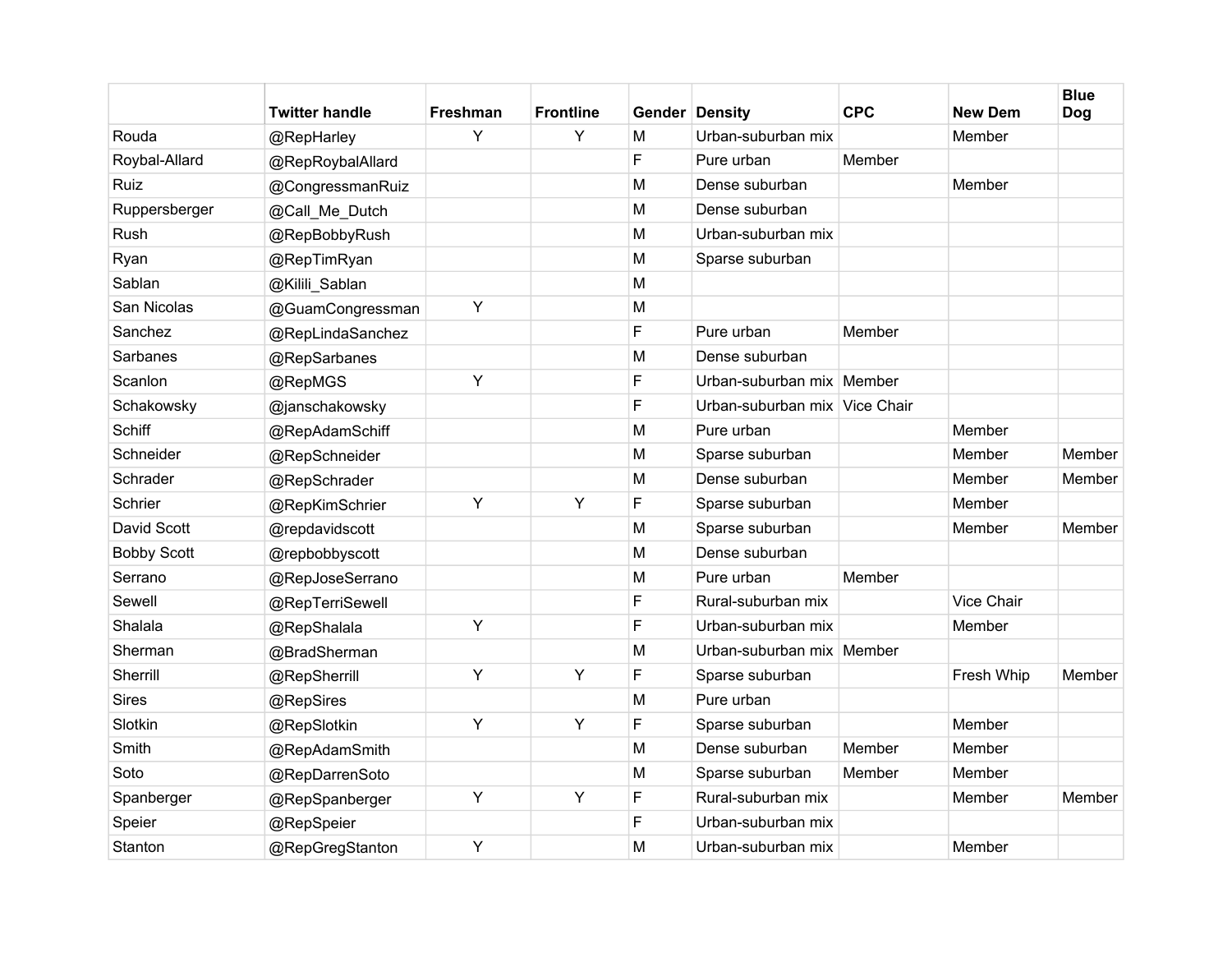|                    | <b>CBC</b> | <b>CHC</b> | <b>CAPAC</b> | <b>Approps</b> | <b>EdLabor</b> | E&C         | <b>FinServ</b> | Oversight   | <b>Rules</b> | SmallBus W&M |   |
|--------------------|------------|------------|--------------|----------------|----------------|-------------|----------------|-------------|--------------|--------------|---|
| Rouda              |            |            |              |                |                |             |                | Y           |              |              |   |
| Roybal-Allard      |            | Member     |              | Y              |                |             |                |             |              |              |   |
| Ruiz               |            | Member     |              |                |                | Υ           |                |             |              |              |   |
| Ruppersberger      |            |            |              | Y              |                |             |                |             |              |              |   |
| Rush               | Member     |            |              |                |                | Y           |                |             |              |              |   |
| Ryan               |            |            |              | Y              |                |             |                |             |              |              |   |
| Sablan             |            |            |              |                | $\mathsf Y$    |             |                |             |              |              |   |
| San Nicolas        |            |            |              |                |                |             | Y              |             |              |              |   |
| Sanchez            |            | Member     |              |                |                |             |                |             |              |              | Y |
| Sarbanes           |            |            |              |                |                | Υ           |                | $\mathsf Y$ |              |              |   |
| Scanlon            |            |            |              |                |                |             |                |             | Y            |              |   |
| Schakowsky         |            |            |              |                |                | $\mathsf Y$ |                |             |              |              |   |
| Schiff             |            |            |              |                |                |             |                |             |              |              |   |
| Schneider          |            |            |              |                |                |             |                |             |              | Y            | Y |
| Schrader           |            |            |              |                |                | $\mathsf Y$ |                |             |              |              |   |
| Schrier            |            |            |              |                | Y              |             |                |             |              |              |   |
| David Scott        | Member     |            |              |                |                |             | Y              |             |              |              |   |
| <b>Bobby Scott</b> | Member     |            | Exec         |                | Y              |             |                |             |              |              |   |
| Serrano            |            | Member     |              | Y              |                |             |                |             |              |              |   |
| Sewell             | Member     |            |              |                |                |             |                |             |              |              | Y |
| Shalala            |            |            |              |                | Y              |             |                |             | Y            |              |   |
| Sherman            |            |            |              |                |                |             | Y              |             |              |              |   |
| Sherrill           |            |            |              |                |                |             |                |             |              |              |   |
| Sires              |            | Member     |              |                |                |             |                |             |              |              |   |
| Slotkin            |            |            |              |                |                |             |                |             |              |              |   |
| Smith              |            |            |              |                |                |             |                |             |              |              |   |
| Soto               |            | Member     |              |                |                | Υ           |                |             |              |              |   |
| Spanberger         |            |            |              |                |                |             |                |             |              |              |   |
| Speier             |            |            |              |                |                |             |                | Y           |              |              |   |
| Stanton            |            |            |              |                |                |             |                |             |              |              |   |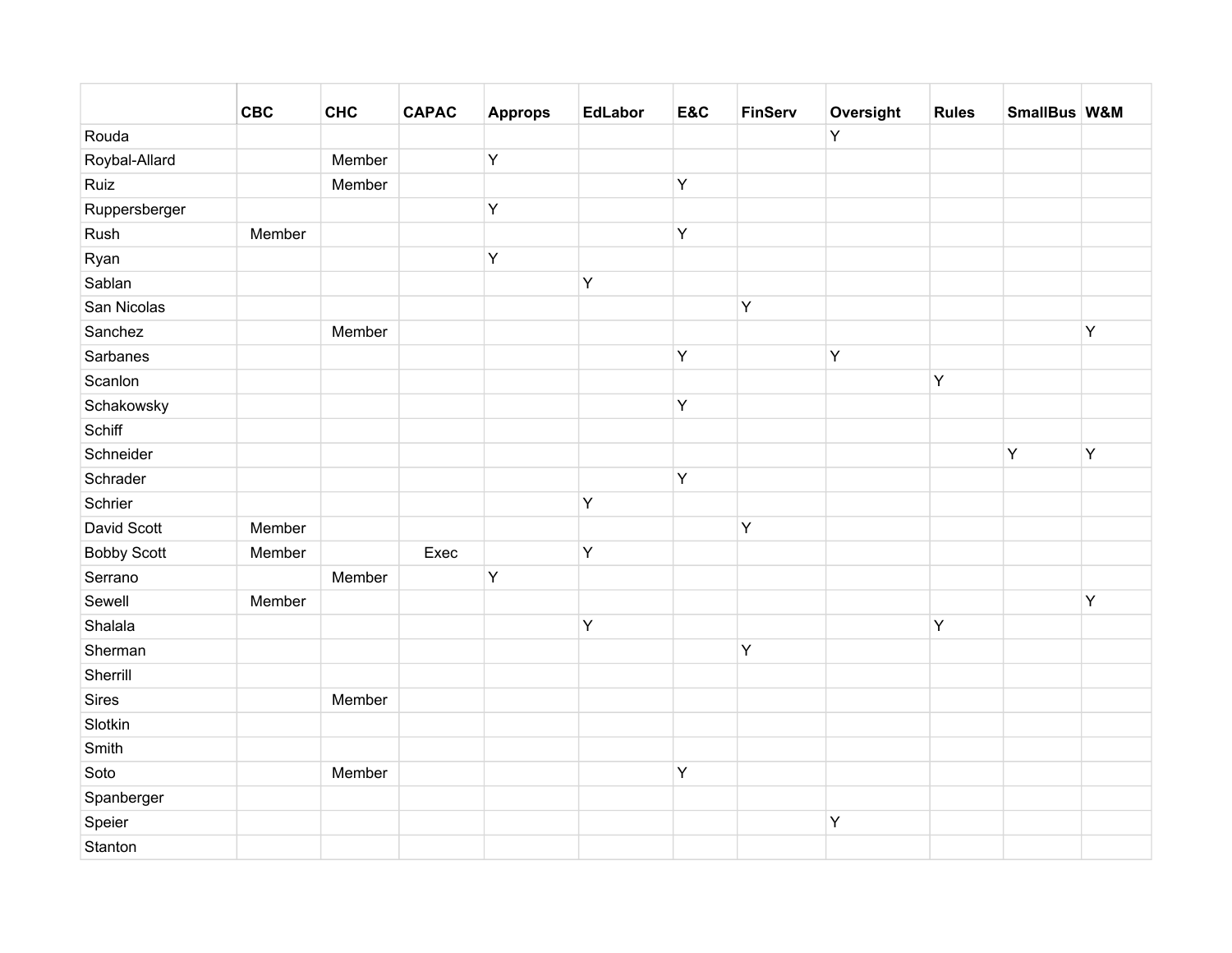|                          | <b>Member Last</b>       | <b>Member</b><br><b>First</b> | <b>State</b> | <b>District</b> | <b>Cosponsor Priority</b> |                | <b>Notes</b> | <b>Office</b>    | <b>Phone</b>             |
|--------------------------|--------------------------|-------------------------------|--------------|-----------------|---------------------------|----------------|--------------|------------------|--------------------------|
| Stevens                  | <b>Stevens</b>           | Haley                         | MI           | 11 <sup>Y</sup> |                           |                |              | 227 CHOB         | (202) 225-8171           |
| Suozzi                   | Suozzi                   | Thomas                        | <b>NY</b>    | 3 <sup>1</sup>  | Y                         |                |              | 214 CHOB         | (202) 225-3335           |
| Swalwell                 | Swalwell                 | Eric                          | CA           | 15              |                           | $\overline{1}$ |              | 407 CHOB         | (202) 225-5065           |
| Takano                   | Takano                   | Mark                          | CA           | $41$ Y          |                           |                |              | 420 CHOB         | (202) 225-2305           |
| <b>Bennie Thompson</b>   | Thompson                 | Bennie G.                     | <b>MS</b>    | $\overline{c}$  |                           | $\overline{2}$ |              | 2466 RHOB        | (202) 225-5876           |
| Mike Thompson            | Thompson                 | Mike                          | CA           | 5               |                           | $\overline{1}$ |              | 406 CHOB         | (202) 225-3311           |
| <b>Titus</b>             | Titus                    | Dina                          | <b>NV</b>    | $\mathbf{1}$    |                           | $\overline{2}$ |              | 2464 RHOB        | (202) 225-5965           |
| Tlaib                    | Tlaib                    | Rashida                       | MI           | 13 <sup>Y</sup> |                           |                |              | <b>1628 LHOB</b> | (202) 225-5126           |
| Tonko                    | Tonko                    | Paul D.                       | <b>NY</b>    | 20              |                           | $\overline{2}$ |              |                  | 2369 RHOB (202) 225-5076 |
| Torres                   | <b>Torres</b>            | Norma                         | CA           | 35              |                           | $\overline{c}$ |              | 2444 RHOB        | (202) 225-6161           |
| <b>Torres Small</b>      | <b>Torres Small</b>      | Xochitl                       | <b>NM</b>    | $\overline{2}$  |                           | $\overline{1}$ |              | 430 CHOB         | (202) 225-2365           |
| Trahan                   | Trahan                   | Lori                          | <b>MA</b>    | 3               | $\overline{Y}$            |                |              | 1616 LHOB        | (202) 225-3411           |
| Trone                    | Trone                    | David                         | <b>MD</b>    | 6               |                           | $\overline{2}$ |              | <b>1213 LHOB</b> | (202) 225-2721           |
| Underwood                | Underwood                | Lauren                        | IL           | 14              |                           | $\overline{1}$ |              | <b>1118 LHOB</b> | (202) 225-2976           |
| Vargas                   | Vargas                   | Juan                          | CA           | 51 <sup>Y</sup> |                           |                |              | 2244 RHOB        | $(202)$ 225-8045         |
| Veasey                   | Veasey                   | Marc                          | <b>TX</b>    | 33              |                           | $\overline{1}$ |              | 2348 RHOB        | (202) 225-9897           |
| Vela                     | Vela                     | Filemon                       | <b>TX</b>    | 34 Y            |                           |                |              | 307 CHOB         | (202) 225-9901           |
| Velazquez                | Velázquez                | Nydia M.                      | <b>NY</b>    | $\overline{7}$  | Y                         |                |              |                  | 2302 RHOB (202) 225-2361 |
| Visclosky                | Visclosky                | Peter                         | IN           | 1               |                           | $\mathbf{2}$   |              |                  | 2328 RHOB (202) 225-2461 |
| <b>Wasserman Schultz</b> | Wasserman Schultz Debbie |                               | <b>FL</b>    | 23              |                           | $\overline{2}$ |              | <b>1114 LHOB</b> | $(202)$ 225-7931         |
| Waters                   | Waters                   | Maxine                        | CA           | 43              |                           | $\overline{1}$ |              | <b>2221 RHOB</b> | $(202)$ 225-2201         |
| <b>Watson Coleman</b>    | Watson Coleman           | <b>Bonnie</b>                 | <b>NJ</b>    | 12 <sup>Y</sup> |                           |                |              |                  | 2442 RHOB (202) 225-5801 |
| Welch                    | Welch                    | Peter                         | VT           | <b>AL</b>       | Ÿ                         |                |              |                  | 2187 RHOB (202) 225-4115 |
| Wexton                   | Wexton                   | Jennifer                      | VA           | 10              |                           | $\overline{1}$ |              | <b>1217 LHOB</b> | $(202)$ 225-5136         |
| Wild                     | Wild                     | Susan                         | PA           |                 | 7Y                        |                |              | <b>1607 LHOB</b> | (202) 225-6411           |
| Wilson                   | Wilson                   | Frederica                     | <b>FL</b>    | $24$ Y          |                           |                |              |                  | 2445 RHOB (202) 225-4506 |
| Yarmuth                  | Yarmuth                  | John A.                       | KY           | 3               |                           | $\mathbf{1}$   |              | 402 CHOB         | (202) 225-5401           |
|                          |                          |                               |              | Cosponsors      | 101                       |                |              |                  |                          |
|                          |                          |                               |              | Tier 1 target   | 57                        |                |              |                  |                          |
|                          |                          |                               |              | Tier 2 target   | 78                        |                |              |                  |                          |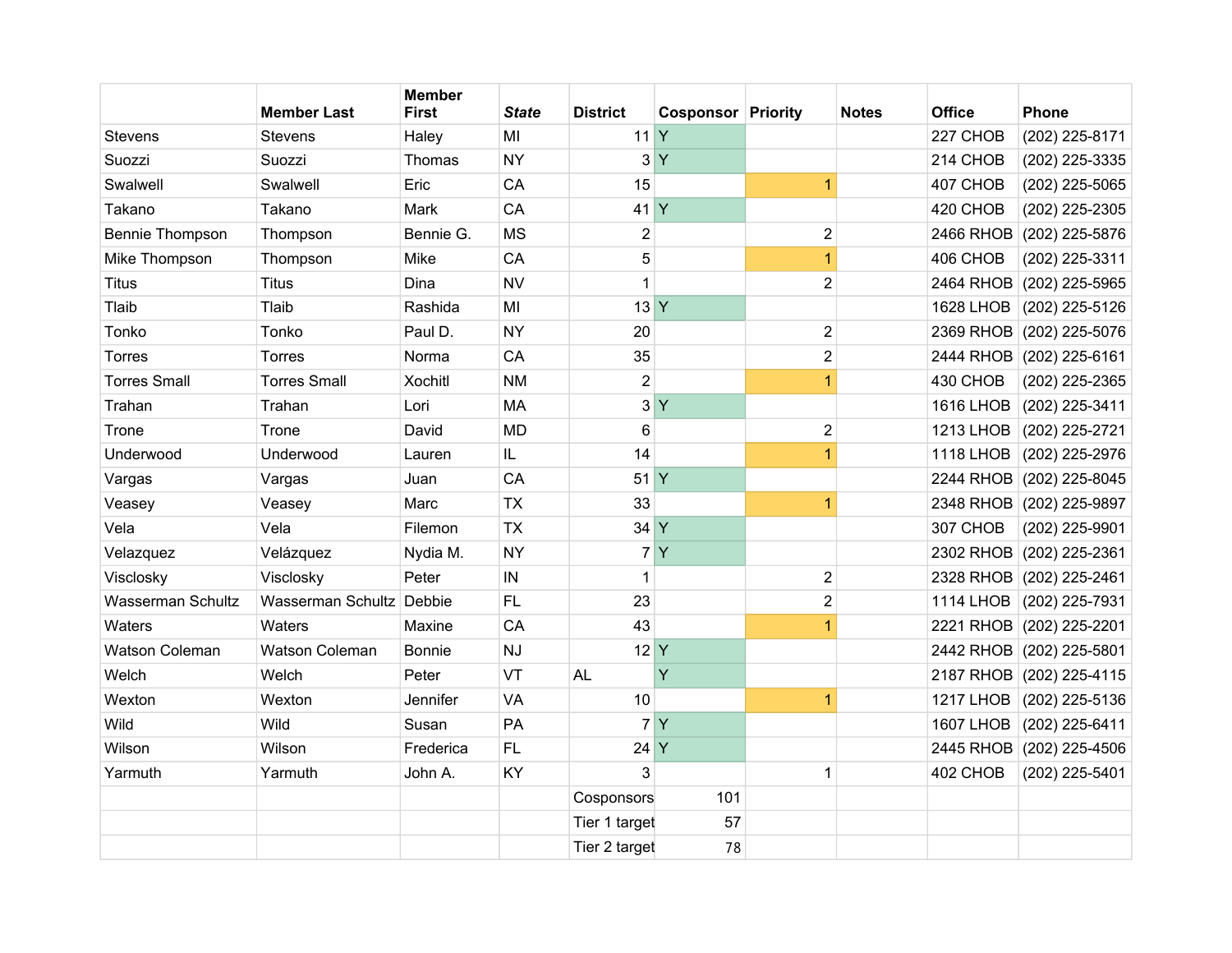|                       | <b>Twitter handle</b> | Freshman | <b>Frontline</b> |   | <b>Gender Density</b>       | <b>CPC</b>    | <b>New Dem</b> | <b>Blue</b><br><b>Dog</b> |
|-----------------------|-----------------------|----------|------------------|---|-----------------------------|---------------|----------------|---------------------------|
| <b>Stevens</b>        | @RepHaleyStevens      | Y        | Y                | F | Sparse suburban             |               | Member         |                           |
| Suozzi                | @RepTomSuozzi         |          |                  | M | Dense suburban              |               | Member         |                           |
| Swalwell              | @RepSwalwell          |          |                  | M | Urban-suburban mix          |               |                |                           |
| Takano                | @RepMarkTakano        |          |                  | M | Dense suburban              | Vice Chair    |                |                           |
| Bennie Thompson       | @BennieGThompson      |          |                  | M | Pure rural                  |               |                |                           |
| Mike Thompson         | @RepThompson          |          |                  | M | Dense suburban              |               |                | Member                    |
| <b>Titus</b>          | @dinatitus            |          |                  | E | Urban-suburban mix          |               |                |                           |
| Tlaib                 | @RepRashida           | Y        |                  | F | Dense suburban              | Special Order |                |                           |
| Tonko                 | @RepPaulTonko         |          |                  | M | Sparse suburban             |               |                |                           |
| <b>Torres</b>         | @NormaJTorres         |          |                  | F | Urban-suburban mix          |               | Member         |                           |
| <b>Torres Small</b>   | @RepTorresSmall       | Y        | Y                | F | Rural-suburban mix          |               | Member         | Member                    |
| Trahan                | @RepLoriTrahan        | Y        |                  | F | Sparse suburban             | Member        | Member         |                           |
| Trone                 | @RepDavidTrone        | Y        |                  | M | Sparse suburban             |               | Member         |                           |
| Underwood             | @RepUnderwood         | Y        | Y                | F | Sparse suburban             |               |                |                           |
| Vargas                | @RepJuanVargas        |          |                  | M | Urban-suburban mix   Member |               | Member         |                           |
| Veasey                | @RepVeasey            |          |                  | M | Dense suburban              |               | Member         |                           |
| Vela                  | @RepFilemonVela       |          |                  | M | Rural-suburban mix          |               |                | Member                    |
| Velazquez             | @NydiaVelazquez       |          |                  | F | Pure urban                  | Member        |                |                           |
| Visclosky             | @RepVisclosky         |          |                  | M | Sparse suburban             |               |                |                           |
| Wasserman Schultz     | @DWStweets            |          |                  | F | Urban-suburban mix          |               | Member         |                           |
| Waters                | @MaxineWaters         |          |                  | F | Pure urban                  | Member        |                |                           |
| <b>Watson Coleman</b> | @BWColeman            |          |                  | F | Dense suburban              | Member        |                |                           |
| Welch                 | @PeterWelch           |          |                  | M | Pure rural                  | Member        |                |                           |
| Wexton                | @RepWexton            | Y        |                  | F | Sparse suburban             |               | Member         |                           |
| Wild                  | @RepSusanWild         | Y        | Y                | F | Sparse suburban             |               | Member         |                           |
| Wilson                | @RepWilson            |          |                  | F | Urban-suburban mix          | Member        |                |                           |
| Yarmuth               | @RepJohnYarmuth       |          |                  | M | Dense suburban              | Member        |                |                           |
|                       |                       |          |                  |   |                             |               |                |                           |
|                       |                       |          |                  |   |                             |               |                |                           |
|                       |                       |          |                  |   |                             |               |                |                           |